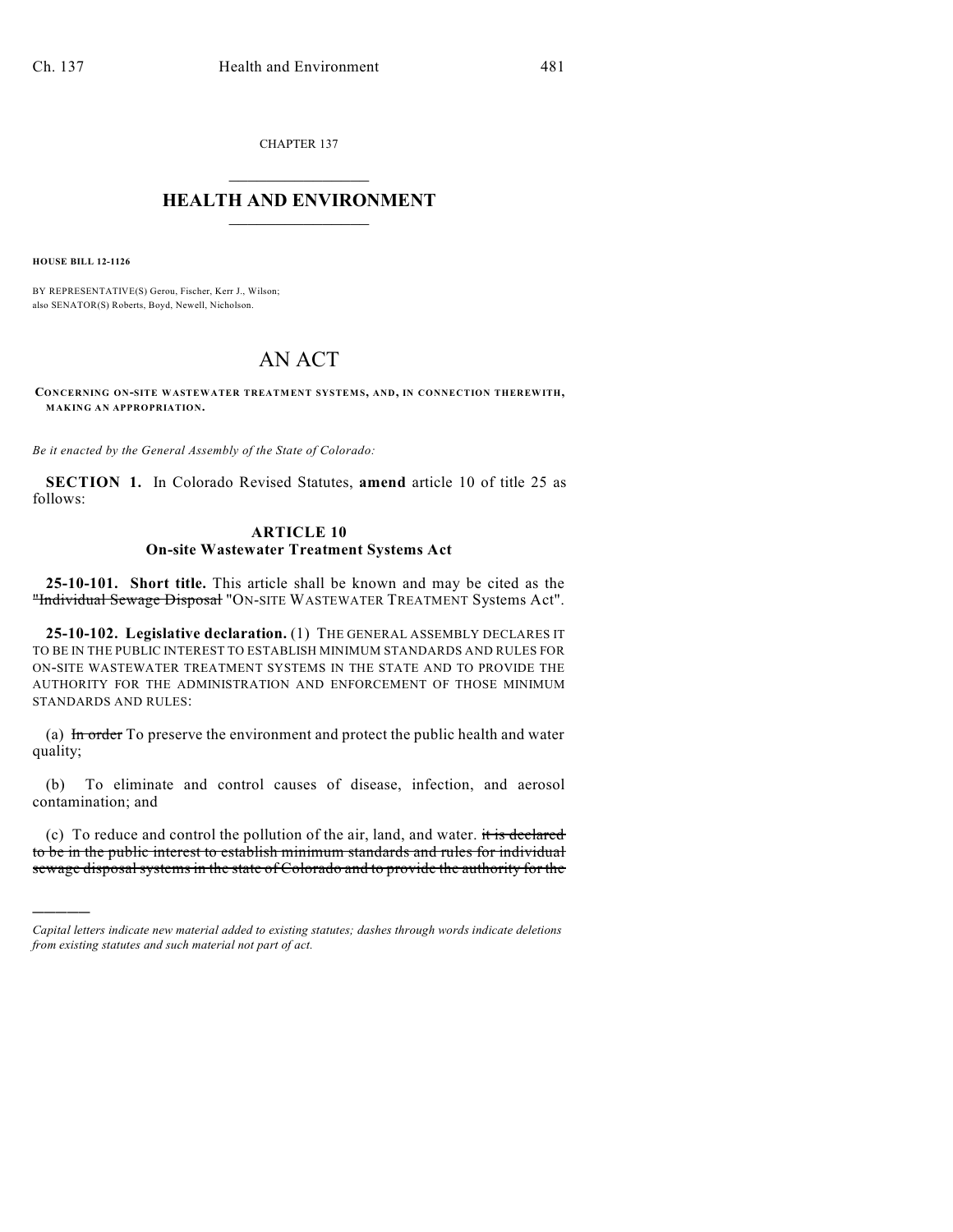administration and enforcement of such minimum standards and rules.

**25-10-103. Definitions.** As used in this article, unless the context otherwise requires:

(1) "Absorption system" means a leaching field and adjacent soils or other system for the treatment of sewage in an individual sewage disposal ON-SITE WASTEWATER TREATMENT system by means of absorption into the ground.

(2) "Applicant" means any A person who submits an application for a permit for an individual sewage disposal ON-SITE WASTEWATER TREATMENT system.

(3) "CESSPOOL" MEANS AN UNLINED OR PARTIALLY LINED UNDERGROUND PIT OR UNDERGROUND PERFORATED RECEPTACLE INTO WHICH RAW HOUSEHOLD WASTEWATER IS DISCHARGED AND FROM WHICH THE LIQUID SEEPS INTO THE SURROUNDING SOIL. "CESSPOOL" DOES NOT INCLUDE A SEPTIC TANK.

 $(2.5)$  (4) "Commission" means the water quality control commission created by section 25-8-201.

 $(3)(5)$  "Department" means the department of public health and environment of the state of Colorado created by section 25-1-102.

(4) "Dispersal system" means a system for the disposal of effluent, after final treatment in an individual sewage disposal system, by a method that does not depend upon or utilize the treatment capability of the soil.

 $(5)$  (6) "Division" means the division of administration of the department.

 $(6)$  (7) "Effluent" means the liquid waste discharge from FLOWING OUT OF A COMPONENT OR DEVICE OF an individual sewage disposal ON-SITE WASTEWATER TREATMENT system.

 $(7)$  (8) "Environmental health specialist" means a person who is trained in physical, biological, or sanitary science to carry out educational and inspectional duties in the field of environmental health.

(8) "Guidelines for rules" means guidelines for individual sewage disposal systems adopted and revised by the commission pursuant to the authority granted to the commission under this article.

(9) "Health officer" means the chief administrative and executive officer of a local PUBLIC health department AGENCY, or the appointed health officer of the local board of health. "HEALTH OFFICER" INCLUDES A DIRECTOR OF A LOCAL PUBLIC HEALTH AGENCY.

 $(10)$  "Individual sewage disposal system" or "ISDS" and the term "system" where the context so indicates mean an absorption system of any size or flow or a system or facility for treating, neutralizing, stabilizing, or disposing of sewage that is not a part of or connected to a sewage treatment works.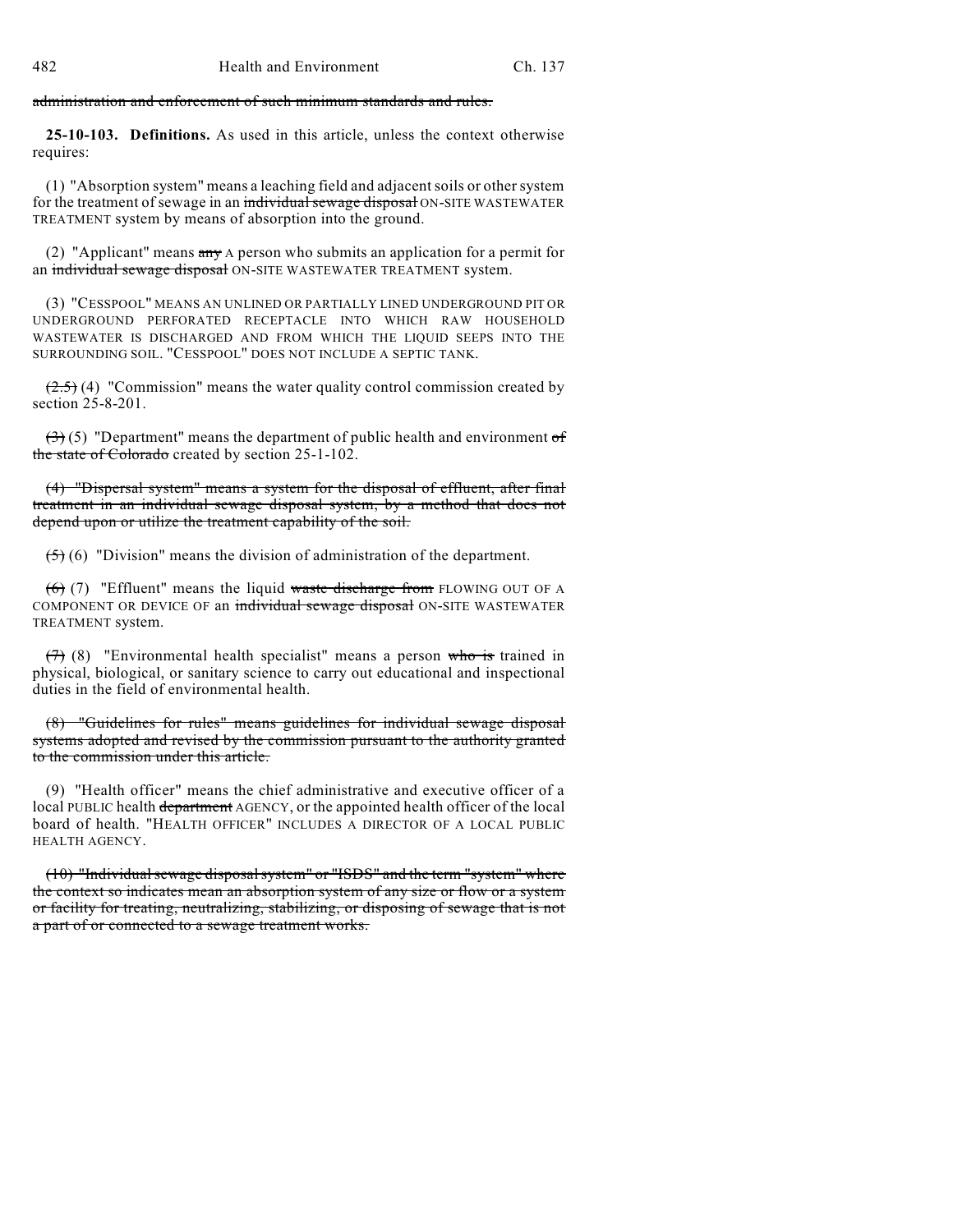$(11)$  (10) "Local board of health" means any local, county, or district board of health.

 $(12)(11)$  "Local PUBLIC health department or agency" means any county, district, or municipal public health agency and may include a county, district, or municipal board of health or local agency delegated by a county, district, or municipal board of health to oversee ISDS OWTS permitting and inspection or an ISDS OWTS program.

(12) "ON-SITE WASTEWATER TREATMENT SYSTEM" OR "OWTS" AND, WHERE THE CONTEXT SO INDICATES, THE TERM "SYSTEM", MEANS AN ABSORPTION SYSTEM OF ANY SIZE OR FLOW OR A SYSTEM OR FACILITY FOR TREATING, NEUTRALIZING, STABILIZING, OR DISPERSING SEWAGE GENERATED IN THE VICINITY, WHICH SYSTEM IS NOT A PART OF OR CONNECTED TO A SEWAGE TREATMENT WORKS.

(13) "Percolation test" means a subsurface soil test at the depth of a proposed absorption system or similar component of an individual sewage disposal ON-SITE WASTEWATER TREATMENT system to determine the water absorption capability of the soil, the results of which are normally expressed as the rate at which one inch of water is absorbed.

(14) "Permit" means a permit for the construction or alteration, installation, and use or for the repair of an individual sewage disposal ON-SITE WASTEWATER TREATMENT system.

(15) "Person" means an individual, partnership, firm, corporation, association, or other legal entity and also the state, any political subdivision thereof, or other governmental entity.

(16) "Professional engineer" means an engineer licensed in accordance with part 1 of article 25 of title 12, C.R.S.

(17) "Sanitarian" means a person who is trained in physical, biological, and sanitary sciences to carry out inspectional and educational duties in the field of environmental sanitation.

(18) (17) "Septage" means a liquid or semisolid that includes normal household wastes, human excreta, and animal or vegetable matter in suspension or solution generated from a residential septic tank system. "Septage" may include such material issued from a commercial establishment if the commercial establishment can demonstrate to the department that such THE material meets the definition for septage set forth in this subsection  $(18)(17)$ . "Septage" does not include chemical toilet residuals.

(18) "SEPTIC TANK" MEANS A WATERTIGHT, ACCESSIBLE, COVERED RECEPTACLE DESIGNED AND CONSTRUCTED TO RECEIVE SEWAGE FROM A BUILDINGSEWER, SETTLE SOLIDS FROM THE LIQUID, DIGEST ORGANIC MATTER, STORE DIGESTED SOLIDS THROUGH A PERIOD OF RETENTION, AND ALLOW THE CLARIFIED LIQUIDS TO DISCHARGE TO OTHER TREATMENT UNITS FOR FINAL DISPOSAL.

(19) "Sewage" means a combination of liquid wastesthat may include chemicals,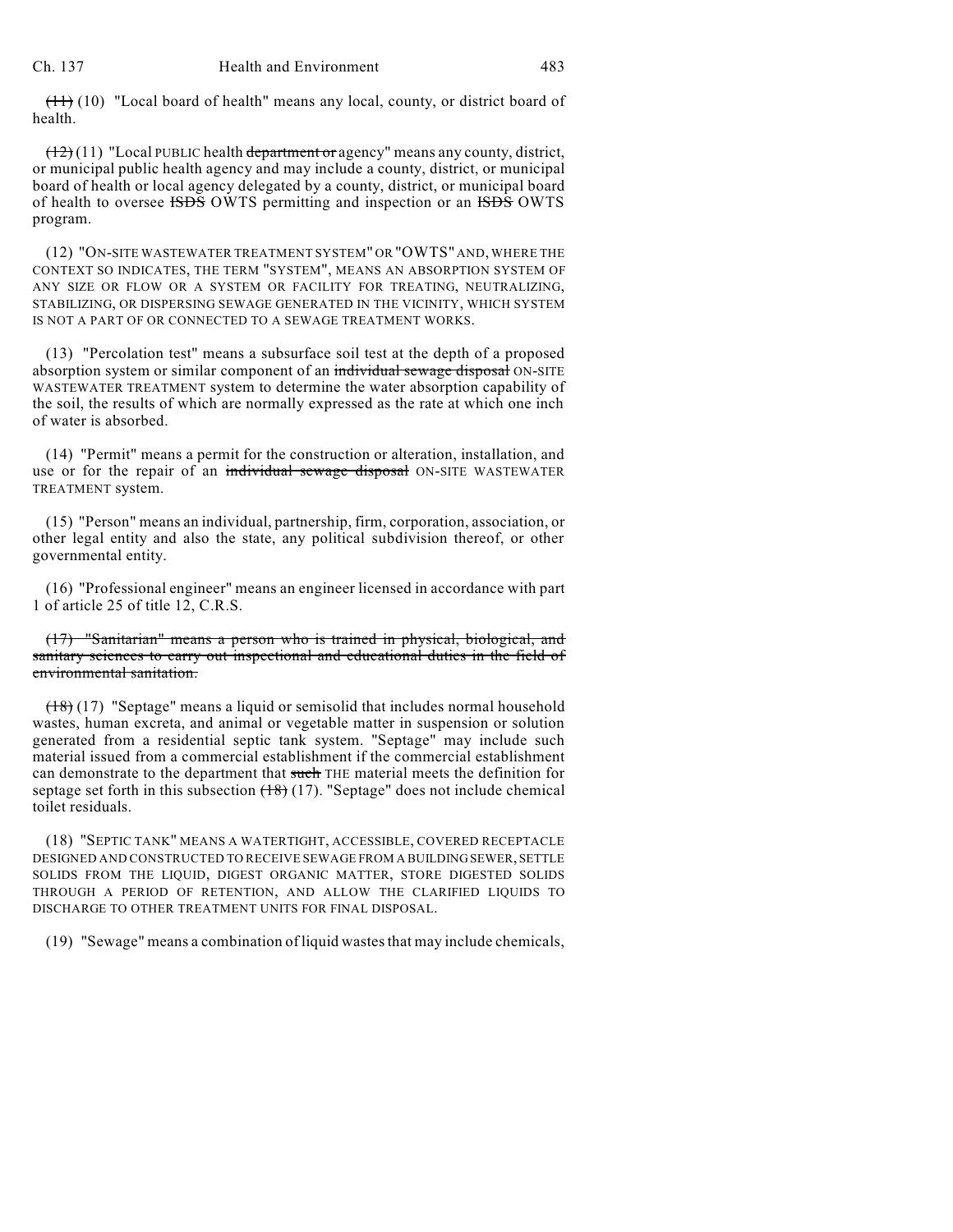484 Health and Environment Ch. 137

house wastes, human excreta, animal or vegetable matter in suspension or solution, and other solids in suspension or solution, and that is discharged from a dwelling, building, or other establishment.

(20) "Sewage treatment works" means a system or facility for treating, neutralizing, stabilizing, or disposing of sewage, which system or facility has a designed capacity to receive more than two thousand gallons of sewage per day. The term "sewage treatment works" includes appurtenances such as interceptors, collection lines, outfall and outlet sewers, pumping stations, and related equipment HAS THE SAME MEANING AS "DOMESTIC WASTEWATER TREATMENT WORKS" UNDER SECTION 25-8-103.

## $(21)$  (Deleted by amendment, L. 2006, p. 1129, § 6, effective July 1, 2006.)

(21) "SOIL EVALUATION" MEANS A PERCOLATION TEST, SOIL PROFILE, OR OTHER SUBSURFACE SOIL ANALYSIS AT THE DEPTH OF A PROPOSED SOIL TREATMENT AREA OR SIMILAR COMPONENT OR SYSTEM TO DETERMINE THE WATER ABSORPTION CAPABILITY OF THE SOIL, THE RESULTS OF WHICH ARE NORMALLY EXPRESSED AS THE RATE AT WHICH ONE INCH OF WATER IS ABSORBED OR AS AN APPLICATION RATE OF GALLONS PER SQUARE FOOT PER DAY.

(22) "SOIL TREATMENT AREA" MEANS THE PHYSICAL LOCATION WHERE FINAL TREATMENT AND DISPERSAL OF EFFLUENT OCCURS. "SOIL TREATMENT AREA" INCLUDES DRAINFIELDS AND DRIP FIELDS.

 $(22)(23)$  "State waters" means any and all surface and subsurface waters that are contained in or flow in or through this state, except waters in sewerage systems, waters in treatment works of disposal systems, waters in potable water distribution systems, and all waters withdrawn for use, until all uses and treatment have been completed HAS THE MEANING SET FORTH UNDER SECTION 25-8-103.

 $(23)$  (24) "Systems cleaner" means a person engaged in and who holds himself or herself out as a specialist in the cleaning and pumping of sewage disposal ON-SITE WASTEWATER TREATMENT systems and removal of the residues deposited in the operation thereof.

 $(24)(25)$  "Systems contractor" means a person engaged in and who holds himself or herself out as a specialist in the installation, renovation, and repair of sewage disposal ON-SITE WASTEWATER TREATMENT systems.

**25-10-104. Regulation of on-site wastewater treatment systems - state and local rules.** (1) The division shall develop, and RECOMMEND TO the commission shall adopt guidelines for ADOPTION, rules providing SETTING FORTH minimum standards for the location, DESIGN, construction, performance, installation, alteration, and use of individual sewage disposal ON-SITE WASTEWATER TREATMENT systems within the state of Colorado. The commission may establish criteria for issuing variances in such guidelines. Such guidelines shall comply with section 25-10-105, and shall be the basis for the adoption of detailed rules by local boards of health pursuant to subsection (2) of this section THE RULES.

(2) Every local board of health in the state shall develop and adopt DETAILED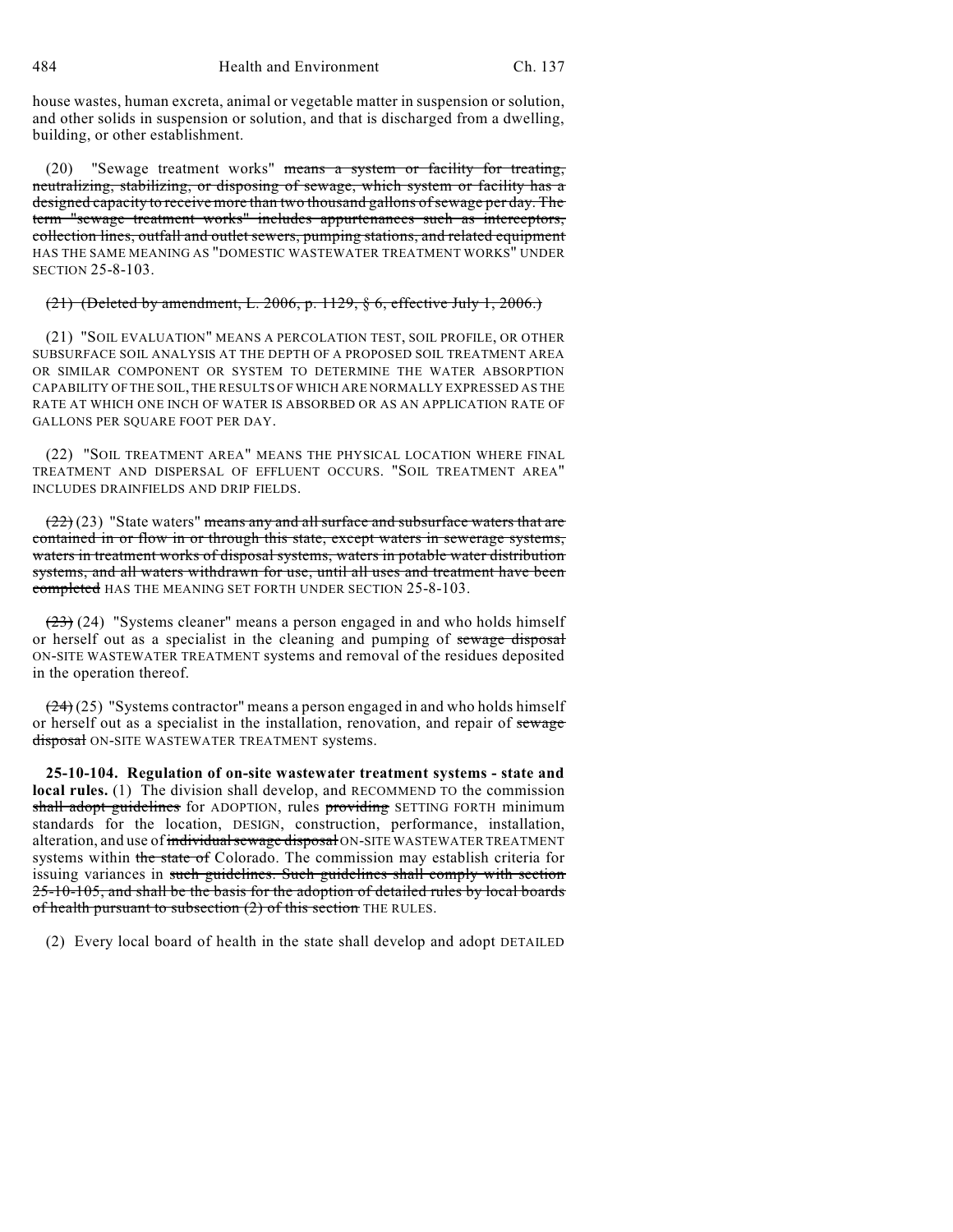rules for individual sewage disposal systems ON-SITE WASTEWATER TREATMENT SYSTEMS within their respective areas ITS AREA of jurisdiction. Such THE rules shall MUST comply with the guidelines RULES adopted by the commission pursuant to subsection (1) of this section and with the minimum requirements set forth in sections 25-10-105 and 25-10-106. Before finally adopting such rules or any amendment thereto TO THE RULES, the local board of health shall hold a public hearing on the proposed rules or amendments. thereto. THE LOCAL BOARD OF HEALTH SHALL GIVE notice of the time and place of such THE hearing shall be given at least once, at least twenty days in advance thereof BEFORE THE HEARING, in a newspaper of general circulation within its area of jurisdiction. The local board of health may make changes or revisions in the proposed rules or amendments thereto, After the public hearing and prior to BEFORE final adoption, THE LOCAL BOARD OF HEALTH MAY MAKE CHANGES OR REVISIONS TO THE PROPOSED RULES OR AMENDMENTS, and no further public hearing shall be IS required regarding such THE changes or revisions. All rules and amendments thereto shall MUST be transmitted to the department not NO later than five days after final adoption and shall become effective forty-five days after final adoption unless the department has sooner notified NOTIFIES the local board of health BEFORE THE FORTY-FIFTH DAY that the rules or amendments thereto are not in compliance with sections THIS SECTION OR SECTION 25-10-105 and OR 25-10-106.

(3) If a local board of health has not adopted rules in compliance with this section and submitted them to the commission, the commission shall then promulgate rules for such THE areas of the state for which no complying rules have been adopted, except for such areas as are serviced exclusively by a sewage treatment works. Rules FOR SUCH AREAS OF THE STATE promulgated by the commission shall MUST comply with the guidelines RULES ADOPTED UNDER SUBSECTION (1) OF THIS SECTION and minimum requirements set forth in sections 25-10-105 and 25-10-106. and shall THE RULES MUST be the same for all the areas of the state for which the commission promulgates such rules, except as may be appropriate to provide for differing geologic conditions.

(4) Rules may be adopted by A local board of health MAY ADOPT RULES after action by the commission under subsection  $(3)$  of this section, if such THE rules are adopted in compliance COMPLY with the procedural requirements of subsection (2) of this section and are no less stringent than those promulgated by the commission. Rules of the local board so adopted shall then become effective only after they are transmitted to the division and are found to be in compliance THE DIVISION DETERMINES THAT THEY COMPLY with the provisions of this subsection (4) SECTION and of sections 25-10-105 and 25-10-106.

(5) (Deleted by amendment, L.  $97$ , p. 124, § 1, effective July 1, 1997.) In PROMULGATING RULES UNDER THIS ARTICLE, THE COMMISSION AND LOCAL BOARDS OF HEALTH SHALL GIVE CONSIDERATION TO THE PROTECTION OF PUBLIC HEALTH AND WATER QUALITY.

(6) Fees authorized in this article shall be set at such amounts as are deemed necessary to cover the actual and direct costs of the operation of the ISDS program.

**25-10-105. Minimum standards - variances.** (1) Rules adopted by local boards of health under section 25-10-104 (2) or (4) or promulgated by the department under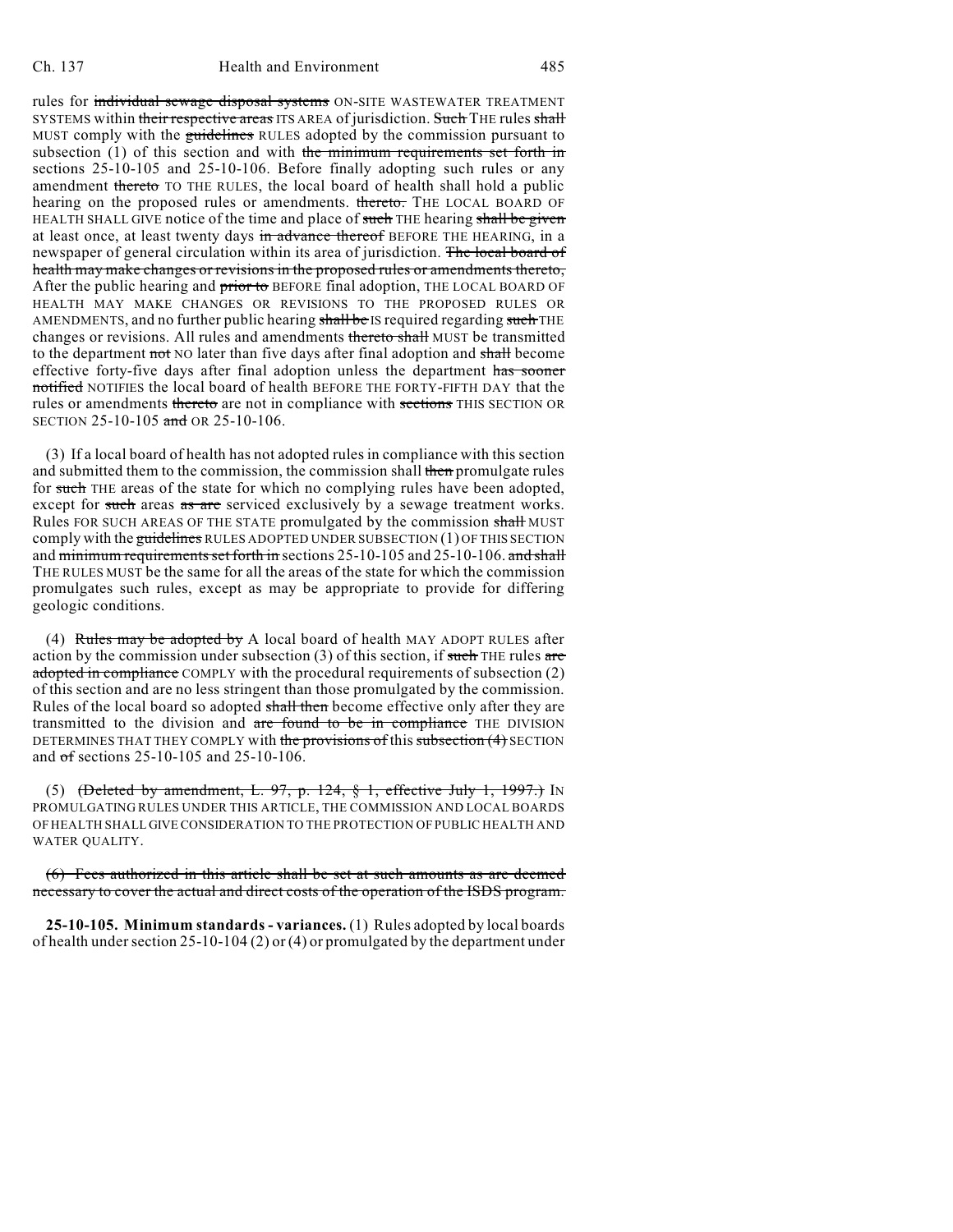486 Health and Environment Ch. 137

section 25-10-104  $(3)$  shall (1) govern all aspects of the performance, location, DESIGN, construction, PERFORMANCE, alteration, installation, and use of individual sewage disposal ON-SITE WASTEWATER TREATMENT systems and shall MUST include as a minimum provisions regarding the following matters: STANDARDS ESTABLISHED BY THE COMMISSION.

(a) Performance of soil percolation tests or other soil evaluation;

(b) Methods for calculating the maximum daily sewage flow, which shall not exceed the capacity for which the system is designed;

(c) Design criteria, including, where applicable, minimum capacities based on daily sewage flow, and construction standards for septic tanks, other types of holding or pretreatment tanks, building sewers and sewer lines, grease traps, distribution boxes, and serial distribution systems;

(d) Minimum distances from the various components of a system to pertinent features, including: Streams, lakes, watercourses, springs, wells, subsoil drains, cisterns, water lines, suction lines, gulches, dwellings, other occupied buildings, property lines, groundwater, and bedrock;

(e) For systems treating and disposing of effluent through an absorption system: Methods for calculating minimum absorption area for various types of individual sewage disposal systems and design criteria and construction standards for such systems;

(f) Provisions indicating when an individual sewage disposal system must be designed by a professional engineer and approved by the local health department;

(g) For systems disposing of effluent into state waters: Procedures for obtaining site location approval and discharge permits; general design criteria; adoption of effluent standards; requirement of design by a professional engineer; and mandatory review by the local health department of each application for such a system;

(h) For systems disposing of effluent by discharge upon the surface of the ground: Specific performance criteria to ensure thatsuch surface discharge does not drain from the property on which the system is located, except by permit from the local board of health, and does not otherwise create a hazard to public health or water quality or constitute a nuisance or undue risk of pollution; requirement of design by a professional engineer; and mandatory review by the local health department of each application for such a system;

(i) Design criteria and construction standards for vaults; for privies and slit trenches, either of which may be prohibited at the option of the local health department; for incineration toilets, and chemical toilets; and for graywater limited to disposal of wastewater from sinks, lavatories, tubs, and showers;

(j) Performance criteria and construction standards for evapotranspiration systems that dispose of effluent into the air by evaporation from a soil surface or transpiration of plants;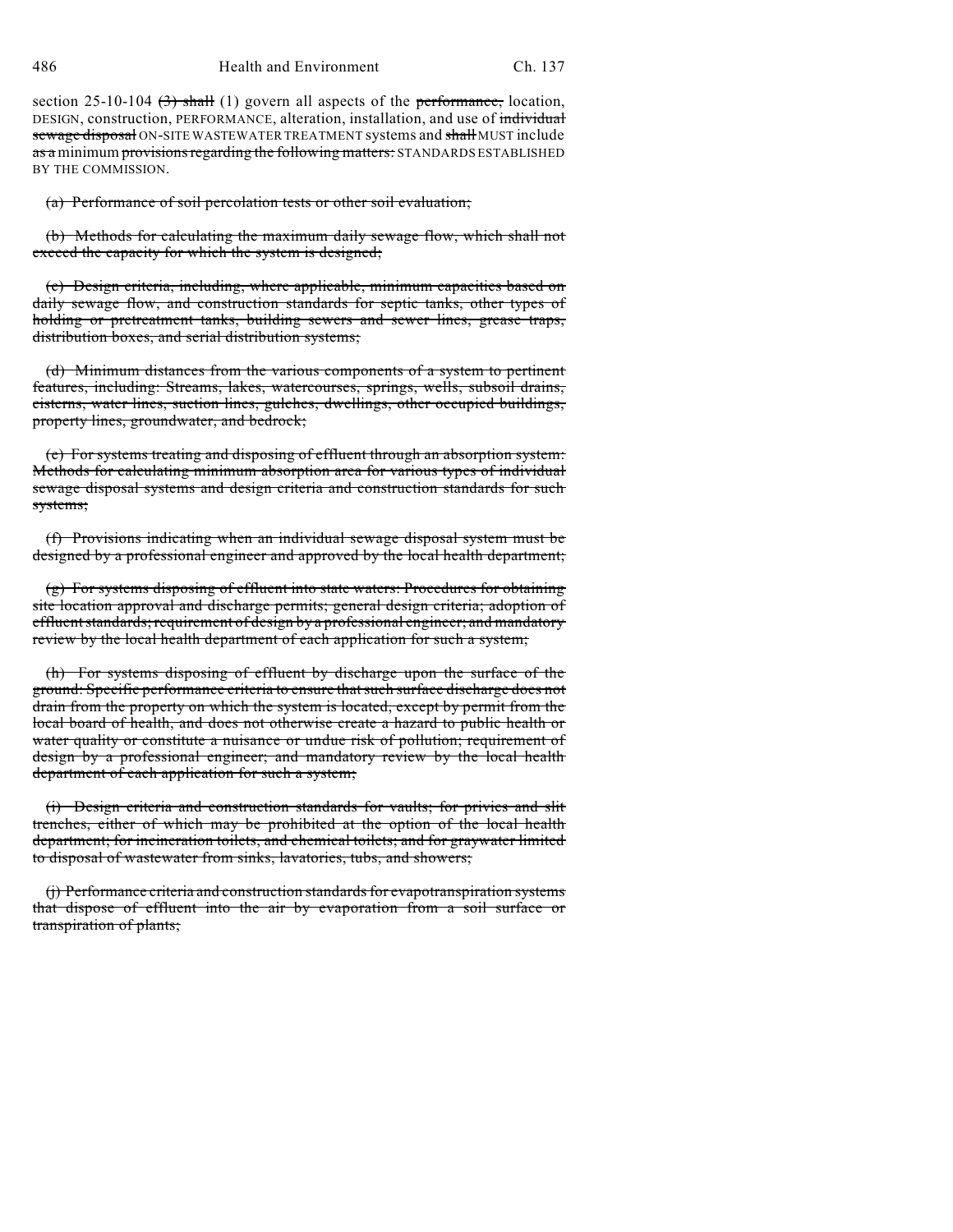(k) Performance criteria and construction standards for systems that dispose of effluent by means of dispersal systems;

(l) Performance criteria and construction standards for systems that service commercial, business, institutional, or industrial property or multifamily dwellings; requirement of design by a professional engineer; and mandatory review by the local health department of each application for such a system;

(m) If a local board of health is a separate governmental entity from any general purpose government, a provision:

(I) Requiring the local board of health to notify the local general purpose government responsible for issuing building permits whenever the local board of health intends to approve an application for an individual sewage disposal system; and

(II) Requiring the local board of health to provide an opportunity for comment by such local general purpose government.

(2) (a) A local board of health shall have authority to MAY grant variances to **ISDS** OWTS rules in accordance with the guidelines for rules CRITERIA adopted and revised by the commission pursuant to the authority granted to the commission under this article.

(b) Applicants for a variance from the provisions of ISDS OWTS rules shall have the burden of supplying the agency LOCAL BOARD OF HEALTH with information demonstrating that conditions exist that warrant the granting of a THE variance.

**25-10-106. Basic rules for local administration.** (1) Rules adopted by Local boards of health under section  $25{\text -}10{\text -}104$  (2) or (4) or promulgated by the department under section 25-10-104 (3) COMMISSION, AS APPROPRIATE, shall govern ADOPTRULES UNDER SECTION 25-10-104 THAT GOVERN all aspects of the application for and issuance of permits, the inspection testing, and supervision of installed systems, the issuance of cease-and-desist orders, the maintenance and cleaning of systems, and the disposal of waste material. and shall as THE RULES MUST, AT a minimum, include provisions regarding: the following matters:

(a) Procedures by which application A PERSON may be made APPLY for the issuance of a permit for an individual sewage disposal ON-SITE WASTEWATER TREATMENT system. The PERMIT application for a permit shall MUST be in writing and shall MUST include such ANY information, data, plans, specifications, statements, and commitments as  $\frac{m}{y}$  be required by the local board of health in order to carry out the purposes of this article.

(b) Review of the application and inspection of the proposed site by the local PUBLIC health department AGENCY;

(c) Specification of mandatory tests to be performed by the local health department or under the supervision of a professional engineer, including percolation tests unless excused or previously performed by a professional engineer;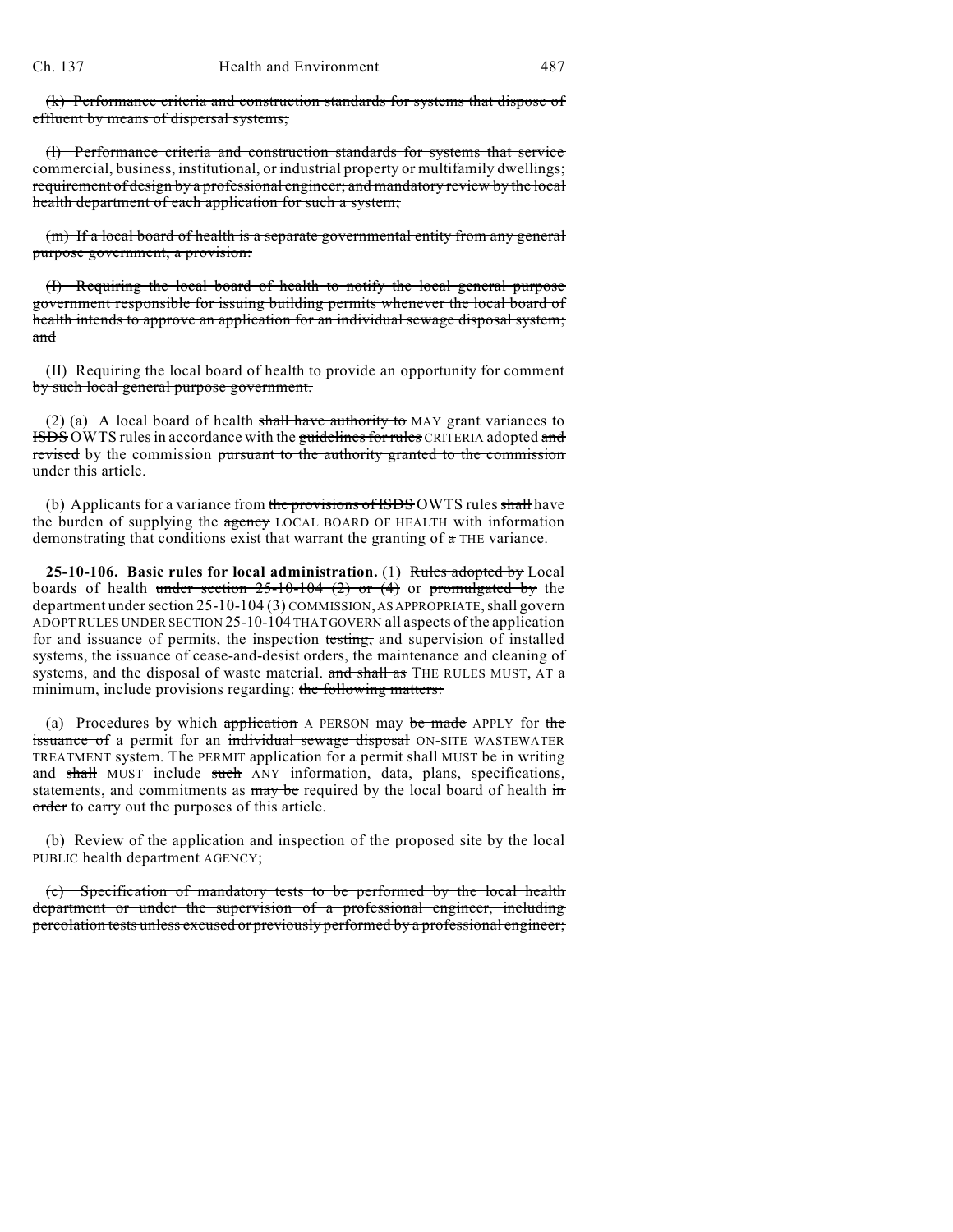$(d)$  (c) Specification of additional tests STUDIES to be performed and reports to be made by the applicant and the circumstances under which such tests THE STUDIES or reports may be required by the local PUBLIC health department AGENCY;

 $(e)$  (d) Determination on behalf of the local PUBLIC health department AGENCY by a sanitarian, an environmental health specialist or a professional engineer after review of the application, site inspection, test results, and other required information, whether the proposed system is in compliance COMPLIES with the requirements of THIS ARTICLE and the rules adopted under this article; and the

(e) Issuance of a permit by the health officer or the health officer's designated representative if the proposed system is determined to be in compliance with the requirements of this article and the rules adopted under this article;

(f) Review by the local board of health, upon request of an applicant, of applications denied by the local PUBLIC health department or agency;

(g) The circumstances under which all applications  $shall be$  ARE subject to mandatory review by the local PUBLIC health department AGENCY to determine whether a permit shall issue;

(h) Final inspection of a system to be made by the local PUBLIC health department AGENCY or its designated professional engineer after construction, installation, alteration, or repair work under a permit has been completed, but before the system is placed in use, to determine that the work has been performed in accordance with the permit and that the system is in compliance with this article and the rules adopted under this article;

(i) Inspection of operating systems at reasonable times, and upon reasonable notice to the occupant of the property, to determine if the system is functioning in compliance with this article and the rules adopted under this article. Officials of the local PUBLIC health department shall be AGENCY ARE permitted to enter upon private property for purposes of conducting such inspections.

(j) Issuance of a repair permit and an emergency use permit to the owner or occupant of property on which a system is not in compliance. Application for a repair permit shall be made by such AN owner or occupant SHALL APPLY to the local PUBLIC health department AGENCY FOR A REPAIR PERMIT within two business days after receiving notice from the local PUBLIC health department AGENCY that the system is not functioning in compliance with this article or the rules adopted under this article or otherwise constitutes a nuisance or hazard to public health or water quality. The permit shall provide for a reasonable period of time within which THE OWNER OR OCCUPANT MUST MAKE repairs, shall be made, at the end of which period the system shall be inspected by the local PUBLIC health department AGENCY SHALL INSPECT THE SYSTEM to insure ENSURE that it is functioning properly. Concurrently with the issuance of a repair permit, the local PUBLIC health department AGENCY may issue an emergency use permit authorizing AUTHORIZE THE continued use of a malfunctioning system on an emergency basis for a period not to exceed the period stated in the repair permit. Such an THE PERIOD OF emergency use permit may be extended, for good cause shown, in the event IF, THROUGH NO FAULT OF THE OWNER OR OCCUPANT, repairs may not be completed in the period stated in the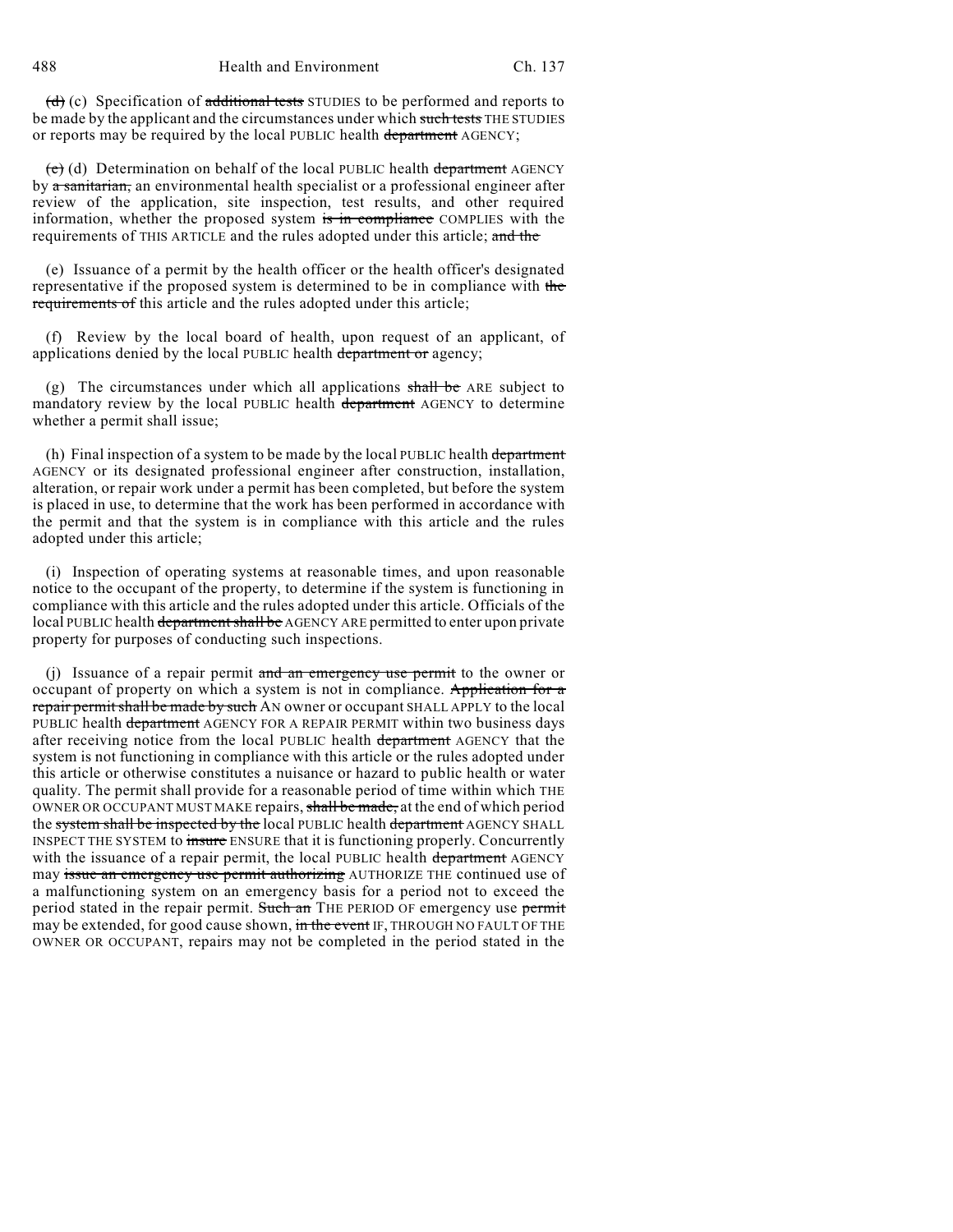repair permit through no fault of the owner or occupant AND ONLY IF THE OWNER OR OCCUPANT WILL CONTINUE TO MAKE REPAIRS TO THE SYSTEM.

(k) (I) Issuance of an order to cease and desist from the use of any ON-SITE WASTEWATER TREATMENT system or sewage treatment works that is found by the health officer not to be in compliance with this article or the rules adopted under this article or THAT otherwise to constitute CONSTITUTES a nuisance or a hazard to public health or water quality. Such an order may be issued only after a hearing that shall be IS conducted by the health officer not less than forty-eight hours after written notice thereof OF THE HEARING is given to the owner or occupant of the property on which the system is located and at which the owner and OR occupant may be present, with counsel, and be heard. The order shall MUST require that the owner or occupant bring the system into compliance or eliminate the nuisance or hazard within a reasonable period of time, not to exceed thirty days, or thereafter cease and desist from the use of the system. A cease-and-desist order issued by the health officer shall be IS reviewable in the district court for the county wherein IN WHICH the system is located and upon a petition filed not NO later than ten days after the order is issued.

(II) For the purposes of this paragraph (k), any system or sewage treatment works that does not comply with any statute or rule of this title shall constitute CONSTITUTES a nuisance.

(III) For the purposes of this paragraph  $(k)$ , A sewage treatment works shall DOES not include any sewage treatment facility with a discharge permit issued pursuant to section 25-8-501.

(l) Reasonable periodic collection and testing by the local PUBLIC health department AGENCY of effluent samples from individual sewage disposal ON-SITE WASTEWATER TREATMENT systems for which monitoring of effluent is necessary in order to insure ENSURE compliance with the provisions of this article or the rules adopted under this article. Such THE sampling may be required not more than two times a year, except when required by the health officer in conjunction with action taken pursuant to paragraph (k) of this subsection (1). THE LOCAL PUBLIC HEALTH AGENCY MAY CHARGE a fee not to exceed actual costs, plus locally established mileage reimbursement rates for each mile traveled from the principal office of the local PUBLIC health department AGENCY to the site of the system and return, may be charged by the local health department for each sample collected and tested, and payment of such charges may be stated in the permit for the system as a condition for its continued use. Any owner or occupant of property on which an individual sewage disposal ON-SITE WASTEWATER TREATMENT system is located may request the local PUBLIC health department AGENCY to collect and test an effluent sample from the system. The local PUBLIC health department AGENCY may, at its option, perform such collection and testing services, and it shall be IS entitled to charge a fee not to exceed actual costs, plus locally established mileage reimbursement rates for each mile traveled from the principal office of the local PUBLIC health department AGENCY to the site of the system and return, for each such sample so collected and tested.

(m) At the option of the local board of health, maintenance and cleaning schedules and practices adequate to insure ENSURE proper functioning of various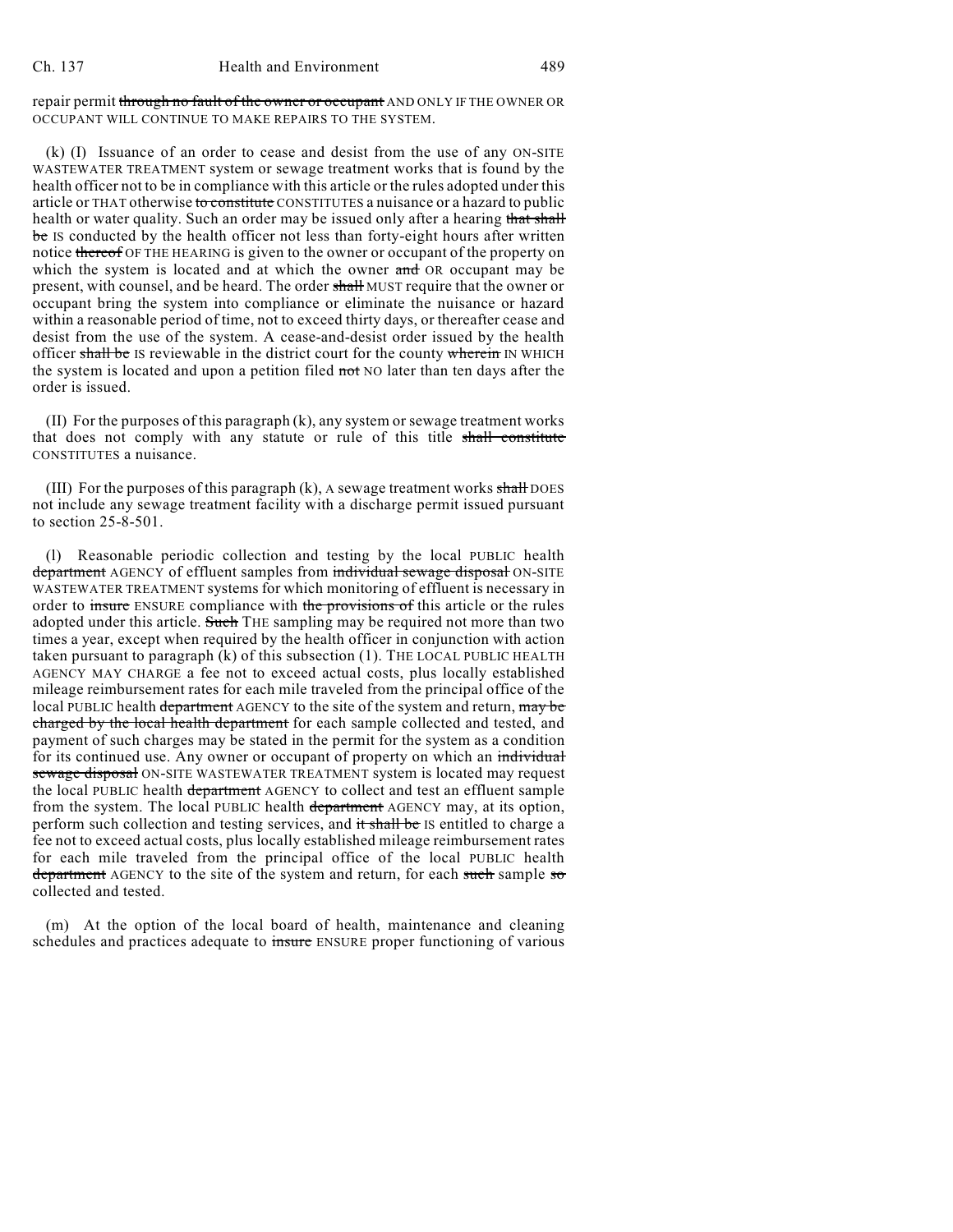490 Health and Environment Ch. 137

types of individual sewage disposal ON-SITE WASTEWATER TREATMENT systems. The local board of health may additionally require proof of proper maintenance and cleaning, in compliance with the schedule and practices adopted under this subsection  $(1)$ , to be submitted periodically to the local PUBLIC health department AGENCY by the owner of the system.

(n) Disposal of septage at a site and in a manner that does not create a hazard to the public health, a nuisance, or an undue risk of pollution.

**25-10-107. Fees.** (1) A local board of health may set fees for permits. The permit fees may be no greater than required to offset the actual INDIRECT and direct cost COSTS of the local PUBLIC health department's AGENCY'S services. With respect to any permit, the LOCAL BOARD OF HEALTH SHALL SET THE fee for such THE permit shall be set so as to recover, as nearly as can be practically established, the costs associated with that permit, and may not TO exceed one thousand dollars. A local board of health may also set fees for soil evaluation and other services as requested by the applicant. Such fees may be no greater than required to offset the actual INDIRECT and direct costs of such services.

(2) Local boards of health may set fees for percolation tests and other soil evaluation services that are performed by the local PUBLIC health department AGENCY. The fees may be no greater than required to offset the actual INDIRECT and direct cost COSTS of such services.

(3) Effective July 1, 2007, In addition to the fees established in this section, the division may assess a fee of twenty-three dollars for each newly authorized individual sewage disposal PERMIT AUTHORIZED FOR A NEW, REPAIRED, OR UPGRADED ON-SITE WASTEWATER TREATMENT system. three dollars of which shall be retained by OF THAT FEE, the county in which the individual sewage disposal ON-SITE WASTEWATER TREATMENT system is to OR WILL be constructed LOCATED SHALL RETAIN THREE DOLLARS to cover the county's administrative costs, and twenty dollars of which shall be transmitted to the state treasurer, who shall deposit such THAT sum in the water quality control fund created in section  $25-8-502$  (1) (c).

**25-10-108. Performance evaluation and approval of systems employing new technology.** (1) Upon application by A systems contractor, a professional engineer, or a manufacturer of individual sewage disposal ON-SITE WASTEWATER TREATMENT systems THAT EMPLOY NEW TECHNOLOGY MAY APPLY TO the division may FOR A DETERMINATION OF RELIABILITY OF THE SYSTEM. THE DIVISION MAY hold a public hearing to determine whether a THE particular design or type of system, based upon improvements or developments in the technology of sewage disposal and not otherwise provided for in paragraphs (e) to (k) of subsection (1) of section 25-10-105 TREATMENT, has established a record of performance reliability that would justify approval of applicationsforsuch systems by the health officer without mandatory review by the local board of health. If the division determines, based upon reasonable performance standards and criteria, that such reliability has been established, the division shall so notify each local board of health, and applications for permits for such THE systems may thereafter be acted upon by the health officer, the health officer's designated representative, or the local board of health's designated representative, in the same manner as applications for systems described in section  $25\text{-}10\text{-}105$  (1) (e) 25-10-106. The division shall not arbitrarily deny any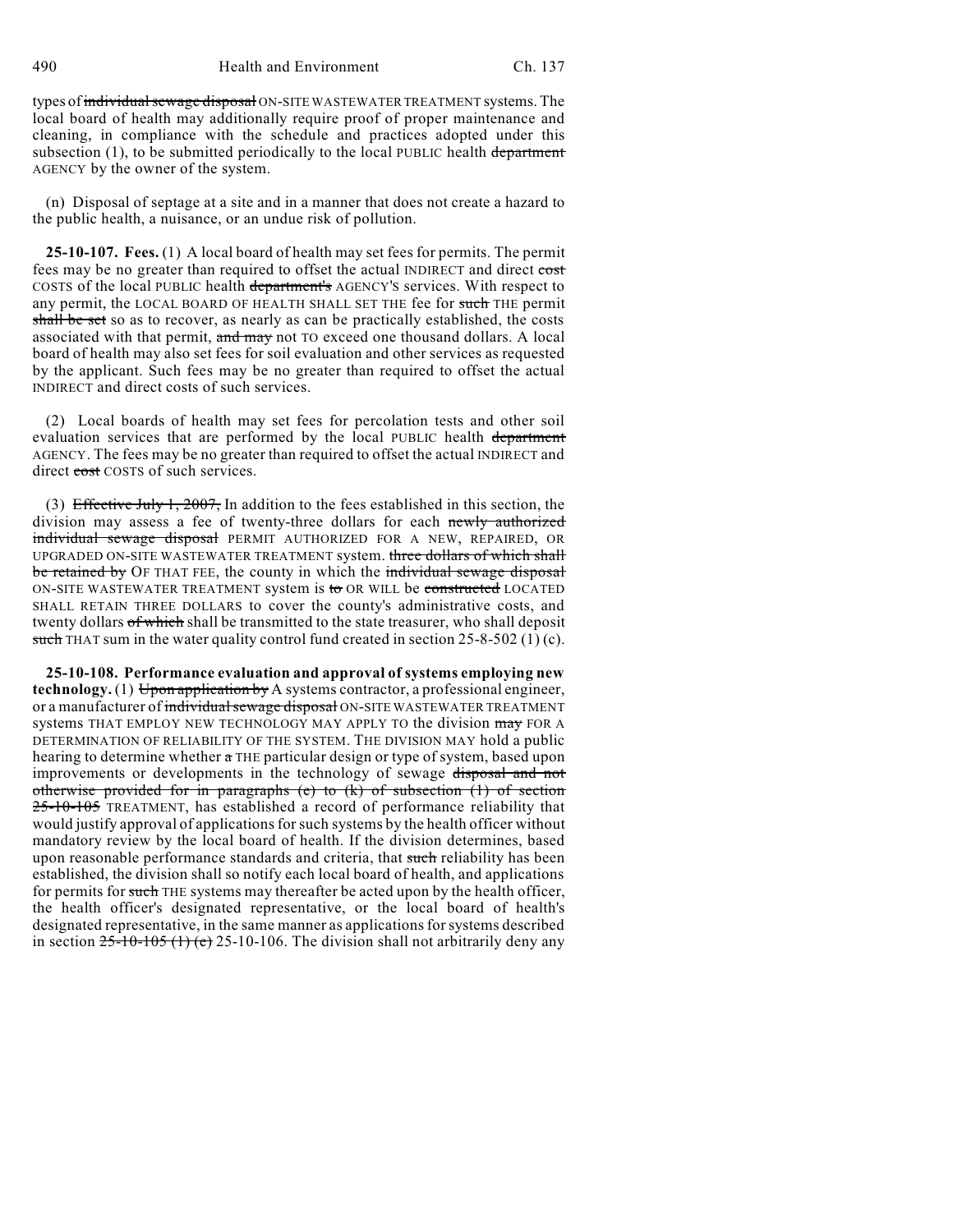person the right to a hearing on an application for a determination of reliability under the provisions of this section.

(2) Except for designs or types of systems that have been approved by the division pursuant to subsection (1) of this section, the local PUBLIC health department AGENCY may approve an application for a type of system not otherwise provided for in paragraphs (e) to  $(k)$  of subsection  $(1)$  of section  $25-10-105$ 25-10-106, only if the system has been designed by a professional engineer and only if the application provides for the installation of a backup system, of a type described in said paragraphs or previously approved by the division under subsection (1) of this section, in the event of failure of the primary system. A local PUBLIC health department AGENCY shall not arbitrarily deny any person the right to consideration of an application for such a system and shall apply reasonable performance standards in determining whether to approve such an application.

**25-10-109. Licensing of systems contractors and systems cleaners.** (1) The local board of health may adopt rules that provide for the licensing of systems contractors. THE LOCAL PUBLIC HEALTH AGENCY MAY CHARGE a fee, not to exceed actual costs, may be charged by the local health department for the initial license of a systems contractor A fee not to exceed actual costs may be charged by the local health department AND for a renewal of the license. Initial licensing and renewals thereof shall be for a period of not less than one year. The local board of health may revoke the license of a systems contractor for violation of the applicable provisions of this article or the rules adopted under this article or for other good cause shown, after a hearing conducted upon reasonable notice to the systems contractor and at which the systems contractor may be present, with counsel, and be heard.

(2) The local board of health may adopt rules that provide for the licensing of systems cleaners, pursuant to section  $25-10-106$  (1) 25-10-104 (2). THE LOCAL PUBLIC HEALTH AGENCY MAY CHARGE a fee, not to exceed actual costs, may be charged by the local health department for the initial license of a systems cleaner  $\alpha$ fee not to exceed actual costs may be charged AND for the renewal of the license. Initial licensing and renewals thereof shall be for a period of not less than one year. The local board of health may suspend or revoke the license of a systems cleaner for violation of the applicable provisions of this article or the rules adopted under this article or for other good cause shown after a hearing conducted upon reasonable notice to the systems cleaner and at which the systems cleaner may be present, with counsel, and be heard.

**25-10-110. Enforcement by local public health agencies and local boards of health.** The primary responsibility for the enforcement of the provisions of this article and the rules adopted under this article shall lie LIES with local PUBLIC health departments AGENCIES and local boards of health. In the event that IF a local PUBLIC health department AGENCY or local board of health substantially fails to administer and enforce the provisions of this article and the rules adopted under this article, the department may assume such of the ANY functions of the local PUBLIC health department AGENCY or board of health as may be necessary to protect the public health and water quality.

**25-10-111. Authority of local boards of health to deny permits for on-site wastewater treatmentsystemsin unsuitable areas.** The local board of health may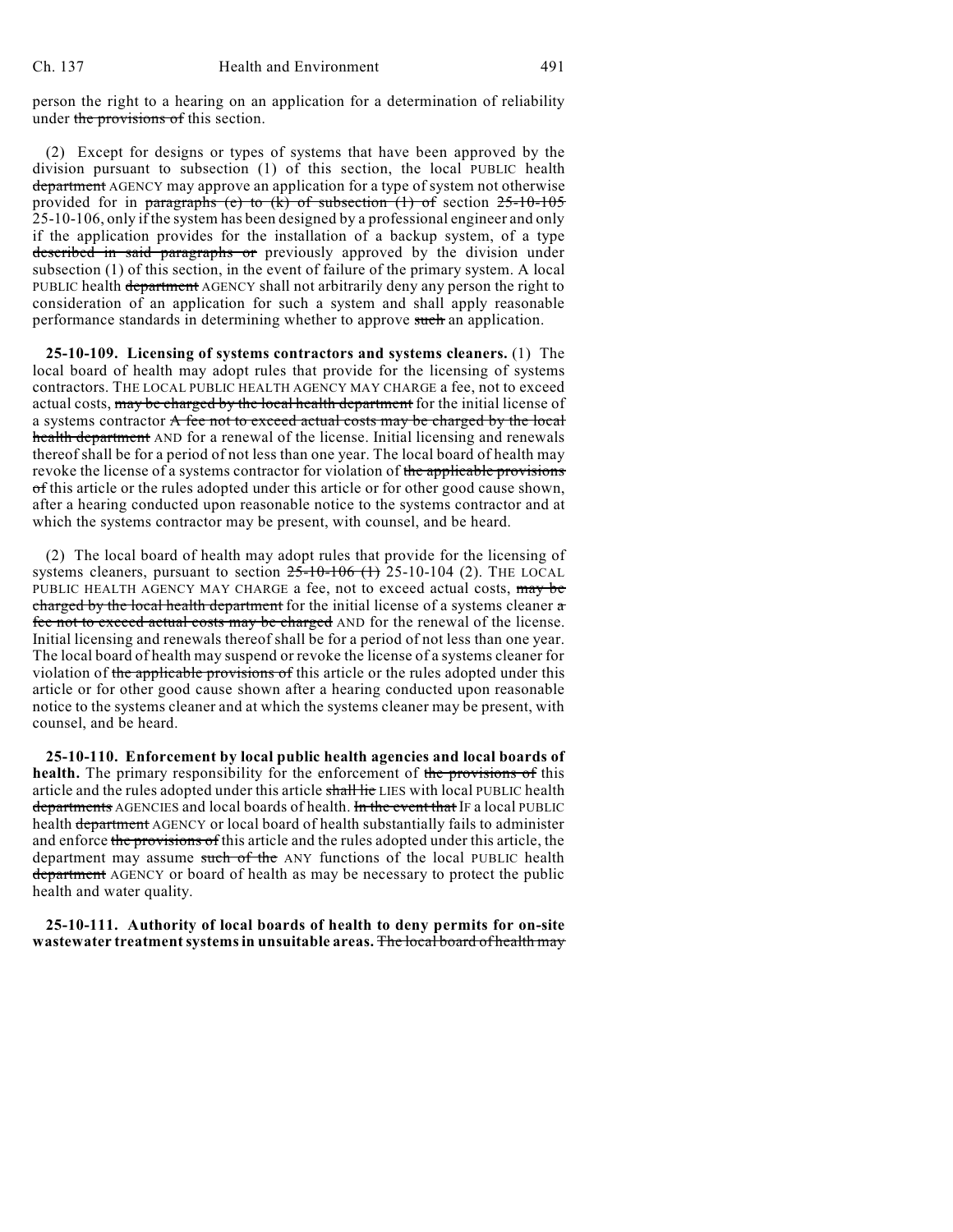conduct a public hearing, after written notice to all affected property owners as shown in the records of the county assessor and publication of notice in a newspaper of general circulation, at least ten days prior to the hearing, to consider the prohibition of permits for individual sewage disposal systems in defined areas that contain or are subdivided for a density of more than two dwelling units per acre. The local board of health may order such prohibition upon a finding that the construction and use of additional individual sewage disposal systems in the defined area will constitute a hazard to the public health or water quality. In such a hearing, the local board of health may request affected property owners to submit engineering and geological reports concerning the defined area and to provide a study of the economic feasibility of constructing a sewage treatment works NOTHING IN THIS ARTICLE PREEMPTS OR AFFECTS THE ABILITY OF A LOCAL BOARD OF HEALTH TO PROHIBIT ISSUANCE OF OWTS PERMITS, IN ACCORDANCE WITH APPLICABLE LAND USE LAWS AND PROCEDURES, FOR DEFINED AREAS IN WHICH THE LOCAL BOARD OF HEALTH DETERMINES THAT CONSTRUCTION AND USE OF ADDITIONAL ON-SITE WASTEWATER TREATMENT SYSTEMS MAY CONSTITUTE A HAZARD TO PUBLIC HEALTH OR WATER QUALITY.

**25-10-112. General prohibitions - rules.** (1) No city, county, or city and county shall issue to any person:

(a) A permit to construct or remodel a building or structure that is not serviced by a sewage treatment works until THE LOCAL PUBLIC HEALTH AGENCY HAS ISSUED a permit for an individual sewage disposal ON-SITE WASTEWATER TREATMENT system; has been issued by the local health department. OR

 $(2)$  (b) No A city, county, or city and county occupancy permit shall be issued to any person for the use of a building that is not serviced by a sewage treatment works until THE LOCAL PUBLIC HEALTH AGENCY MAKES a final inspection of the individual sewage disposal ON-SITE WASTEWATER TREATMENT system, has been made by the local health department, as provided for in section 25-10-106 (1) (h), and the LOCAL PUBLIC HEALTH AGENCY APPROVES THE installation. has received the approval of the local health department.

(3) No individual sewage disposal system presently in use that does not comply with the provisions of section  $25$ -10-105 (1) (e) regarding minimum separation between the maximum seasonal level of the groundwater table and the bottom of an absorption system shall be permitted to remain in use without compliance with this article and the rules adopted under this article.

(4) (2) Construction of NEW cesspools defined as covered underground receptacles that receive untreated sewage from a building and permit the untreated sewage to seep into surrounding soil, is prohibited.

 $(5)$  (3) A PERSON SHALL not CONNECT more than one dwelling, commercial, business, institutional, or industrial unit shall be connected to the same individual sewage disposal ON-SITE WASTEWATER TREATMENT system unless such multiple connection was specified in the application submitted and in the permit issued for the system.

 $(6)$  (4) No person shall construct or maintain any dwelling or other occupied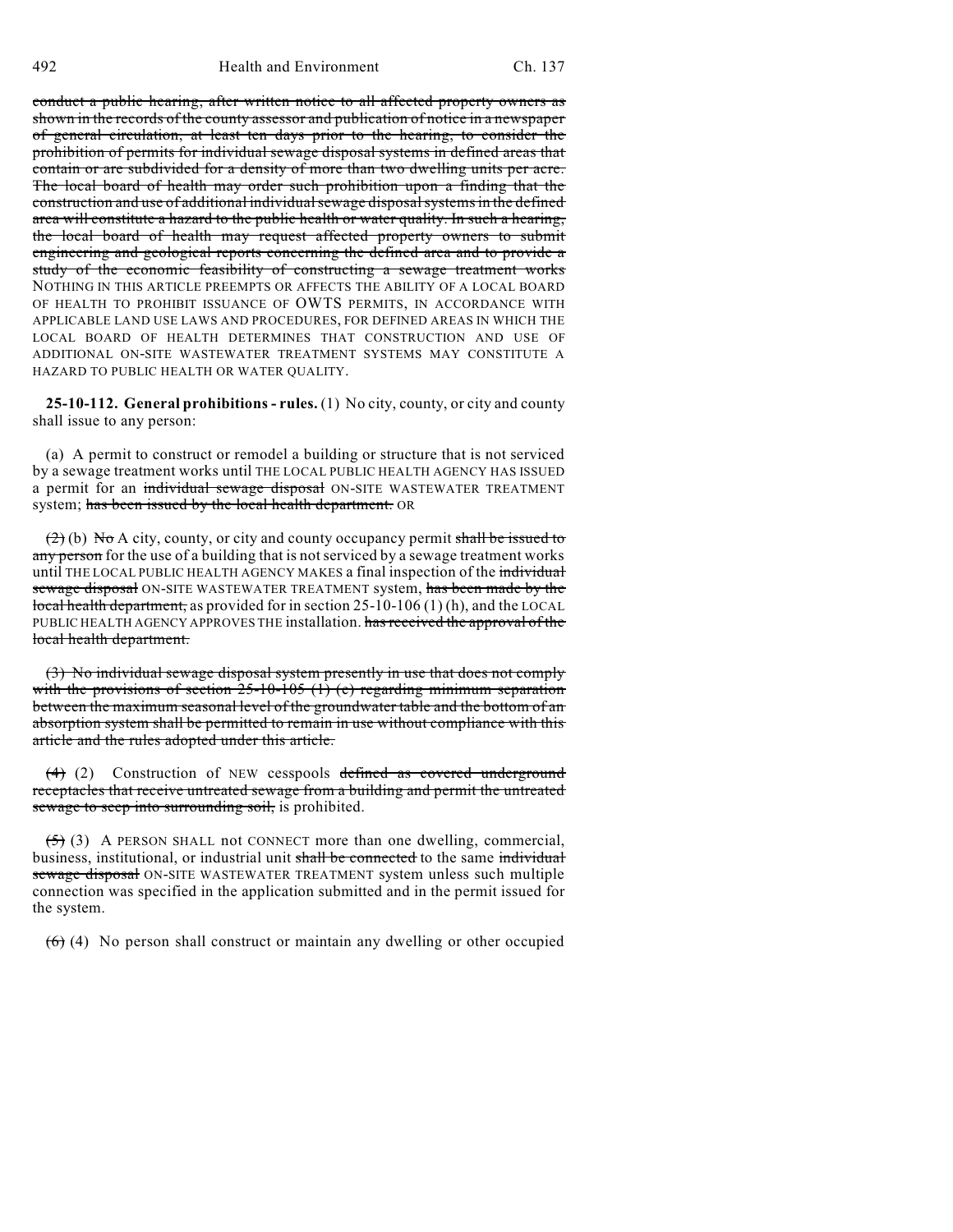structure that is not equipped with adequate facilities for the sanitary disposal of sewage. without endangering the public health or water quality.

 $(7)$  (5) All persons shall dispose of septage removed from systems in the process of maintenance or cleaning at an approved site and in an approved manner under this article.

**25-10-113. Penalties.** (1) Any person who commits any of the following acts or violates any of the provisions of this article commits a class 1 petty offense as defined AND SHALL BE PUNISHED AS PROVIDED in section 18-1.3-503, C.R.S.:

(a) Constructs, alters, installs, or permits the use of any individual sewage disposal ON-SITE WASTEWATER TREATMENT system without first having applied APPLYING for and received RECEIVING a permit as provided for in section 25-10-105  $(1)$  (g) or section  $25$ -10-106 REQUIRED UNDER THIS ARTICLE;

(b) Constructs, alters, or installs an individual sewage disposal ON-SITE WASTEWATER TREATMENT system in a manner that involves a knowing and material variation from the terms or specifications contained in the application, or permit, OR VARIANCE;

(c) Violates the terms of a cease-and-desist order that has become final under the terms of section 25-10-106 (1) (k);

(d) Conducts a business as a systems contractor without having obtained the license provided for in section 25-10-109 (1) in areas in which the local board of health has adopted licensing regulations pursuant to said THAT section;

(e) Conducts a business as a systems cleaner without having obtained the license provided for in section 25-10-109 (2) in areas in which the local board of health has adopted licensing regulations pursuant to said THAT section;

(f) Falsifies or maintains improper record-keeping concerning system cleaning activities not performed or performed improperly; or

 $(g)$  Willfully fails to submit proof of proper maintenance and cleaning of a system as required by rules adopted pursuant to section 25-10-106.

(2) Upon a finding by the local board of health that a person is in violation of the provisions of this article or the OF rules adopted and promulgated pursuant to this article, the local board of health may assess a penalty of up to fifty dollars for each day of violation. In determining the amount of the penalty to be assessed, the local board of health shall consider the seriousness of the danger to the health of the public caused by the violation, the duration of the violation, and whether the person has previously been determined to have committed a similar violation.

(3) A person subject to a penalty assessed pursuant to subsection (2) of this section may appeal the penalty to the local board of health by requesting a hearing before the appropriate body. Such a THE request shall MUST be filed within thirty days after the penalty assessment is issued. A hearing before The local board of health pursuant to this subsection (3) shall be conducted SHALL CONDUCT A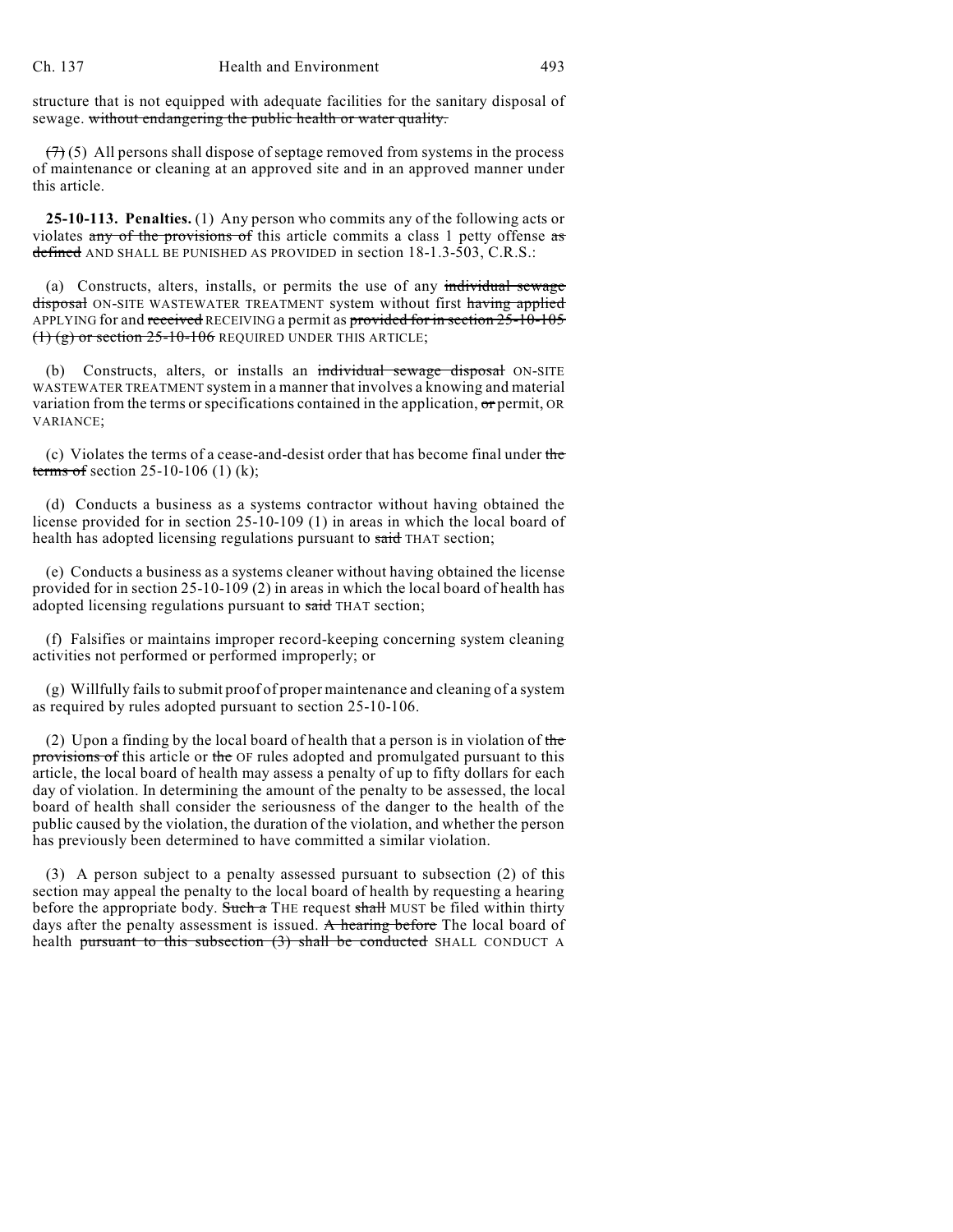HEARING UPON THE REQUEST in accordance with section 24-4-105, C.R.S.

**SECTION 2.** In Colorado Revised Statutes, 12-58-102, **amend** (5) (b) introductory portion and (5) (b) (III) as follows:

**12-58-102. Definitions.** As used in this article, unless the context otherwise requires:

 $(5)$  (b) Notwithstanding the provisions of paragraph (a) of this subsection (5), the following shall IS not be included within the definition of "plumbing":

(III) Performance, location, construction, alteration, installation, and use of individual sewage disposal ON-SITE WASTEWATER TREATMENT systems pursuant to article 10 of title 25, C.R.S., which are located within a property line.

**SECTION 3.** In Colorado Revised Statutes, 25-8-103, **amend** (1.4) as follows:

**25-8-103. Definitions.** As used in this article, unless the context otherwise requires:

(1.4) "Biosolids" means the accumulated residual product resulting from a domestic wastewater treatment works or other domestic sources. "Biosolids" does not include grit or screenings from a wastewater treatment works or commercial and industrial septage or individual sewage disposal ON-SITE WASTEWATER TREATMENT systems as regulated by article 10 of this title.

**SECTION 4.** In Colorado Revised Statutes, 25-8-202, **amend** (1) (m) asfollows:

**25-8-202. Duties of commission - rules.** (1) The commission shall develop and maintain a comprehensive and effective program for prevention, control, and abatement of water pollution and for water quality protection throughout the entire state and, to ensure provision of continuously safe drinking water by public water systems, and, in connection therewith, shall:

(m) Adopt guidelines for rules providing minimum standards for the location, construction, performance, installation, alteration, and use of individual sewage disposal ON-SITE WASTEWATER TREATMENT systems within the state of Colorado, in accordance with section 25-10-104;

**SECTION 5.** In Colorado Revised Statutes, 25-8-502, **amend** (1) (b.7) (I) and (1) (b.7) (II) as follows:

**25-8-502. Application - definitions - fees - water quality control fund animal feeding operations fund - public participation - repeal.** (1) (b.7) Effective July 1, 2007, in accordance with section 25-8-702, the division may assess a fee upon a domestic wastewater treatment works, and all such fees shall be paid in advance of any work done in accordance with the following schedule:

(I) **Category 44 Wastewater site applications**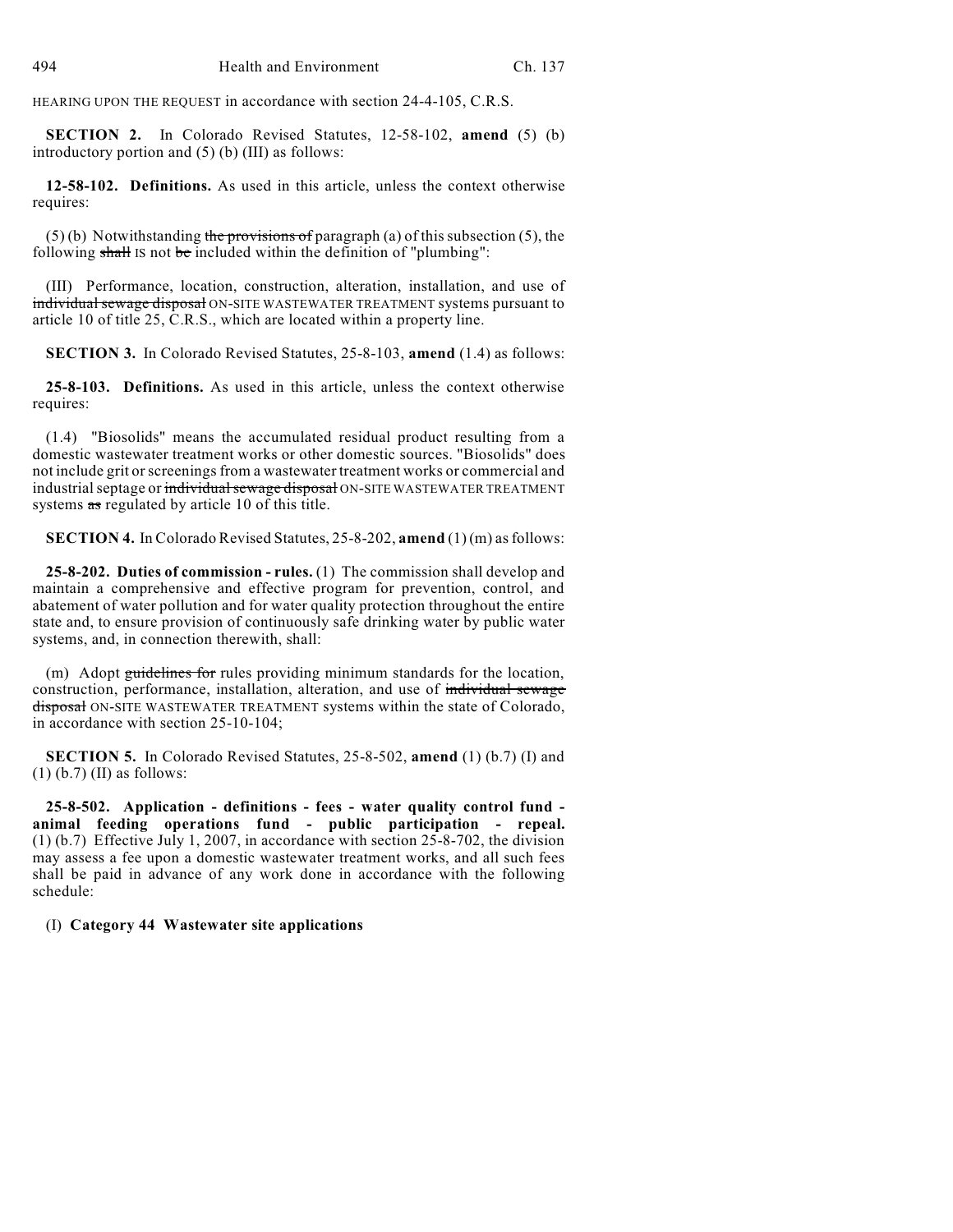| Ch. 137       | Health and Environment                                                                                                                        |                  | 495                                  |
|---------------|-----------------------------------------------------------------------------------------------------------------------------------------------|------------------|--------------------------------------|
| Subcategory 1 | Wastewater treatment plants<br>(less than $100,000$ gallons per<br>day)                                                                       |                  |                                      |
|               |                                                                                                                                               | new<br>expansion | \$<br>7,738<br>\$<br>6,191           |
| Subcategory 2 | Wastewater treatment plants<br>(100,000 gallons to 999,999<br>gallons per day)                                                                |                  |                                      |
|               |                                                                                                                                               | new<br>expansion | \$15,477<br>\$12,381                 |
| Subcategory 3 | Wastewater treatment plants<br>$(1,000,000 \text{ gallons to})$<br>9,999,999 gallons per day)                                                 |                  |                                      |
|               |                                                                                                                                               | new<br>expansion | \$23,215<br>\$<br>18,572             |
| Subcategory 4 | Wastewater treatment plants<br>$(10,000,000$ gallons per day<br>or more)                                                                      |                  |                                      |
|               |                                                                                                                                               | new<br>expansion | \$30,953<br>$\mathbb{S}^-$<br>24,763 |
| Subcategory 5 | Lift stations (less than<br>100,000 gallons per day)                                                                                          | new              | \$<br>1,935                          |
|               |                                                                                                                                               | expansion        | \$<br>1,548                          |
| Subcategory 6 | Lift stations (100,000<br>gallons to 999,999 gallons<br>per day)                                                                              |                  |                                      |
|               |                                                                                                                                               | new<br>expansion | 3,869<br>\$<br>\$<br>3,095           |
| Subcategory 7 | Lift stations $(1,000,000)$<br>gallons to 9,999,999<br>gallons per day)                                                                       |                  |                                      |
|               |                                                                                                                                               | new<br>expansion | 5,804<br>\$<br>\$4,643               |
| Subcategory 8 | Lift stations (10,000,000<br>gallons per day or more)                                                                                         | new              | 7,738<br>\$                          |
|               |                                                                                                                                               | expansion        | \$<br>6,191                          |
| Subcategory 9 | Amendments to site<br>applications concerning a<br>change from gas chlorination<br>to liquid chlorination or<br>from any form of chlorination |                  |                                      |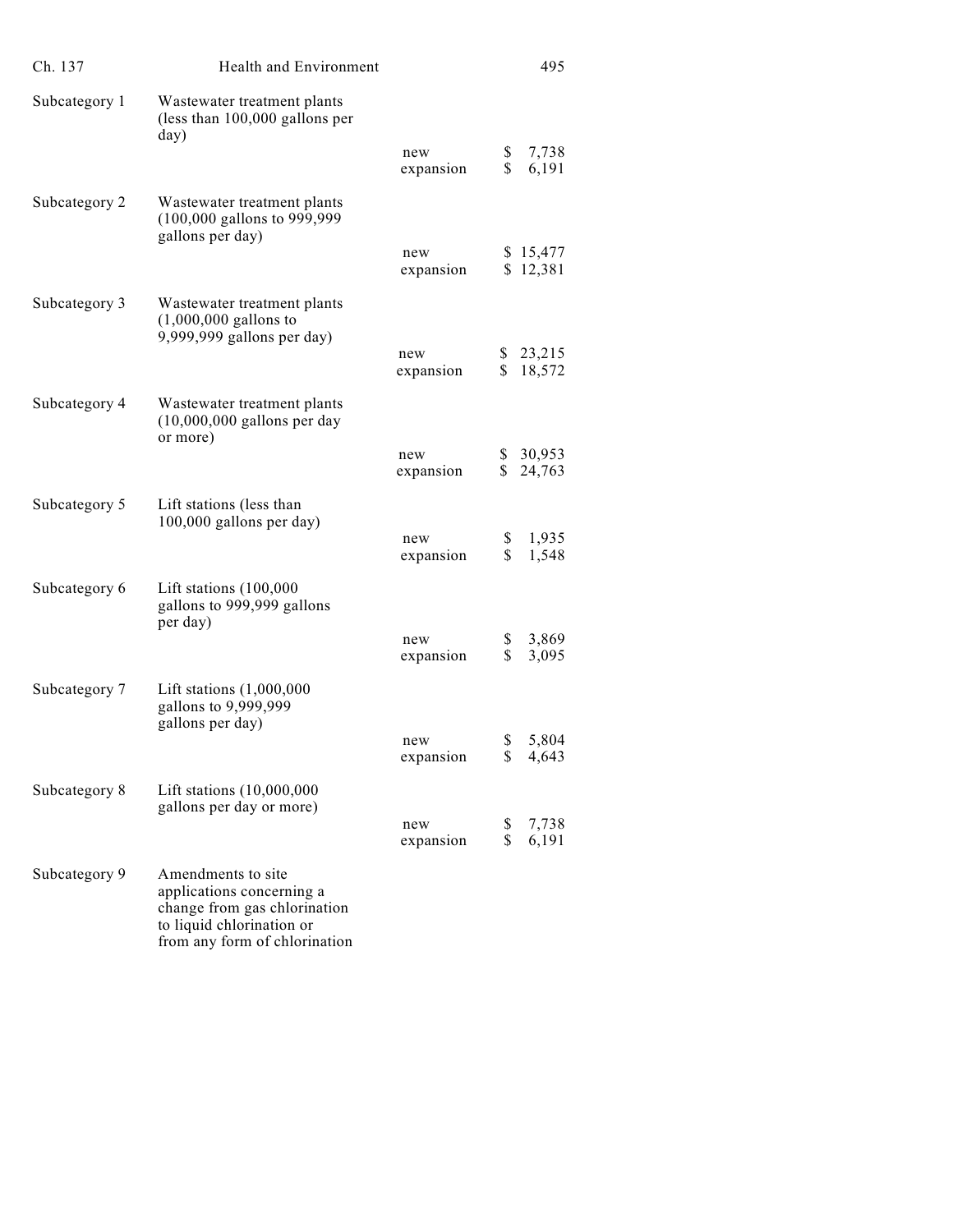| 496            | Health and Environment                                                                                                                                                                                                                   | Ch. 137     |  |
|----------------|------------------------------------------------------------------------------------------------------------------------------------------------------------------------------------------------------------------------------------------|-------------|--|
|                | to ultraviolet light disinfection<br>(less than $100,000$ gallons per<br>day)                                                                                                                                                            | \$<br>451   |  |
| Subcategory 10 | Amendments to site applications<br>concerning a change from gas<br>chlorination to liquid chlorination<br>or from any form of chlorination<br>to ultraviolet light disinfection<br>(100,000 gallons to 999,999)<br>gallons per day)      | \$<br>903   |  |
| Subcategory 11 | Amendments to site applications<br>concerning a change from gas<br>chlorination to liquid chlorination<br>or from any form of chlorination<br>to ultraviolet light disinfection<br>$(1,000,000$ gallons to 9,999,999<br>gallons per day) | \$<br>1,354 |  |
| Subcategory 12 | Amendments to site applications<br>concerning a change from gas<br>chlorination to liquid chlorination<br>or from any form of chlorination<br>to ultraviolet light disinfection<br>$(10,000,000)$ gallons per day or<br>more)            | \$<br>1,806 |  |
| Subcategory 13 | Other amendments to site<br>applications (less than 100,000<br>gallons per day)                                                                                                                                                          | \$<br>645   |  |
| Subcategory 14 | Other amendments to site<br>applications (100,000 gallons to<br>999,999 gallons per day)                                                                                                                                                 | \$<br>1,290 |  |
| Subcategory 15 | Other amendments to site<br>applications $(1,000,000$ gallons<br>to $9,999,999$ gallons per day)                                                                                                                                         | \$<br>1,935 |  |
| Subcategory 16 | Other amendments to site<br>applications (10,000,000 gallons<br>per day or more)                                                                                                                                                         | \$<br>2,579 |  |
| Subcategory 17 | Individual sewage disposal<br>ON-SITE WASTEWATER TREATMENT<br>systems                                                                                                                                                                    | \$<br>4,500 |  |
| Subcategory 18 | Extension                                                                                                                                                                                                                                | 650<br>S    |  |
| Subcategory 19 | Interceptors site applications                                                                                                                                                                                                           | \$<br>1,300 |  |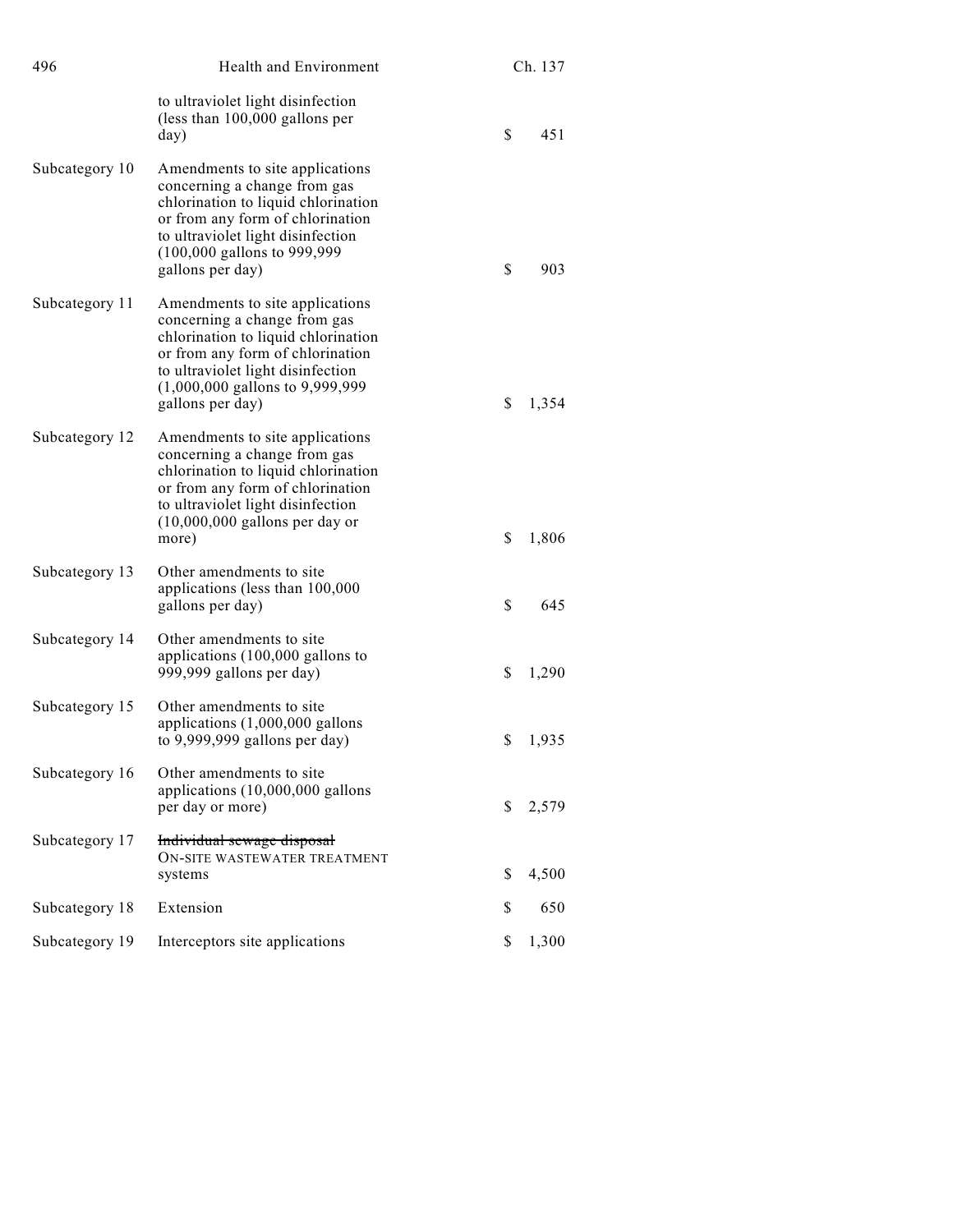| Ch. 137                                   | <b>Health and Environment</b>                                                      |                  |          | 497              |
|-------------------------------------------|------------------------------------------------------------------------------------|------------------|----------|------------------|
| Subcategory 20                            | Interceptor certifications                                                         |                  | \$       | 300              |
| Subcategory 21                            | Outfall sewers                                                                     |                  | \$       | 1,300            |
| (II) Category 45 Wastewater design review |                                                                                    |                  |          |                  |
| Subcategory 1                             | Wastewater treatment plants<br>(less than 100,000 gallons<br>per day)              |                  |          |                  |
|                                           |                                                                                    | new<br>expansion | \$<br>\$ | 4,900<br>3,900   |
| Subcategory 2                             | Wastewater treatment plants<br>(100,000 gallons to 999,999<br>gallons per day)     |                  |          |                  |
|                                           |                                                                                    | new<br>expansion | \$<br>\$ | 9,900<br>7,900   |
| Subcategory 3                             | Wastewater treatment plants<br>(1,000,000 gallons to 9,999,999<br>gallons per day) |                  |          |                  |
|                                           |                                                                                    | new<br>expansion | \$<br>\$ | 14,800<br>11,800 |
| Subcategory 4                             | Wastewater treatment plants<br>$(10,000,000$ gallons per day<br>or more)           |                  |          |                  |
|                                           |                                                                                    | new<br>expansion | S.<br>\$ | 19,700<br>15,800 |
| Subcategory 5                             | Lift stations (less than<br>100,000 gallons per day)                               |                  |          |                  |
|                                           |                                                                                    | new<br>expansion | \$<br>\$ | 1,200<br>1,000   |
| Subcategory 6                             | Lift stations (100,000<br>gallons to 999,999 gallons<br>per day)                   |                  |          |                  |
|                                           |                                                                                    | new<br>expansion | \$<br>\$ | 2,500<br>2,000   |
| Subcategory 7                             | Lift stations $(1,000,000)$<br>gallons to 9,999,999 gallons<br>per day)            |                  |          |                  |
|                                           |                                                                                    | new<br>expansion | \$<br>\$ | 3,700<br>3,000   |
| Subcategory 8                             | Lift stations (10,000,000<br>gallons per day or more)                              |                  |          |                  |
|                                           |                                                                                    | new<br>expansion | \$<br>\$ | 4,900<br>3,900   |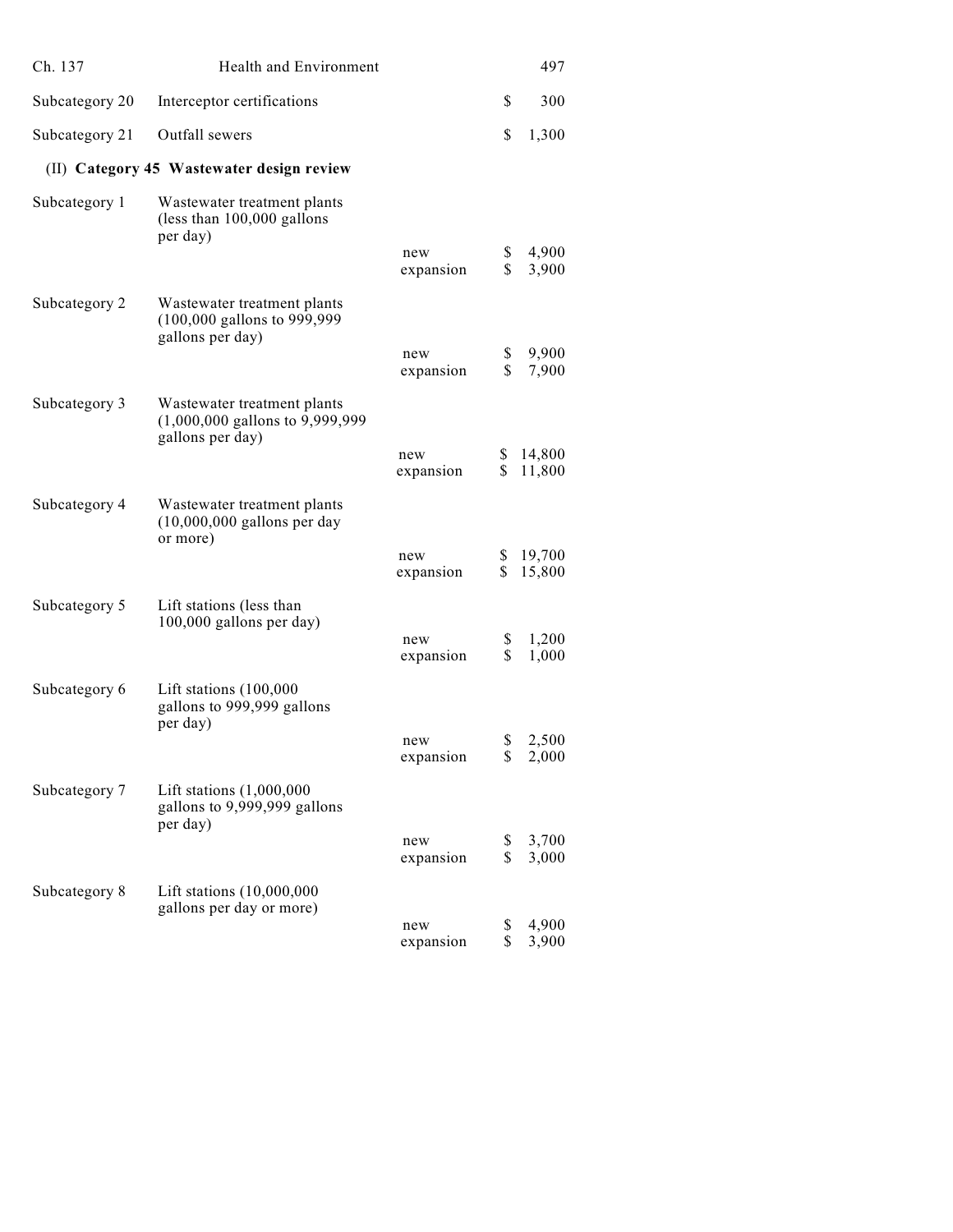| 498            | Health and Environment                                                                                                                                                                                                                             | Ch. 137     |
|----------------|----------------------------------------------------------------------------------------------------------------------------------------------------------------------------------------------------------------------------------------------------|-------------|
| Subcategory 9  | Amendments to site<br>applications concerning a<br>change from gas chlorination<br>to liquid chlorination or<br>from any form of chlorination<br>to ultraviolet light disinfection<br>(less than $100,000$ gallons per<br>day)                     | \$<br>500   |
| Subcategory 10 | Amendments to site applications<br>concerning a change from gas<br>chlorination to liquid chlorination<br>or from any form of chlorination<br>to ultraviolet light disinfection<br>$(100,000 \text{ gallons to } 999,999$<br>gallons per day)      | \$<br>1,000 |
| Subcategory 11 | Amendments to site applications<br>concerning a change from gas<br>chlorination to liquid chlorination<br>or from any form of chlorination<br>to ultraviolet light disinfection<br>$(1,000,000 \text{ gallons to } 9,999,999)$<br>gallons per day) | \$<br>1,500 |
| Subcategory 12 | Amendments to site applications<br>concerning a change from gas<br>chlorination to liquid chlorination<br>or from any form of chlorination<br>to ultraviolet light disinfection<br>$(10,000,000)$ gallons per day or<br>more)                      | \$<br>2,000 |
| Subcategory 13 | Other amendments to site<br>applications (less than 100,000<br>gallons per day)                                                                                                                                                                    | \$<br>700   |
| Subcategory 14 | Other amendments to site<br>applications (100,000 gallons<br>to 999,999 gallons per day)                                                                                                                                                           | \$<br>1,400 |
| Subcategory 15 | Other amendments to site<br>applications (1,000,000 gallons<br>to $9,999,999$ gallons per day)                                                                                                                                                     | \$<br>2,100 |
| Subcategory 16 | Other amendments to site<br>applications (10,000,000 gallons<br>per day or more)                                                                                                                                                                   | \$<br>2,800 |
| Subcategory 17 | Individual sewage disposal<br>ON-SITE WASTEWATER TREATMENT                                                                                                                                                                                         |             |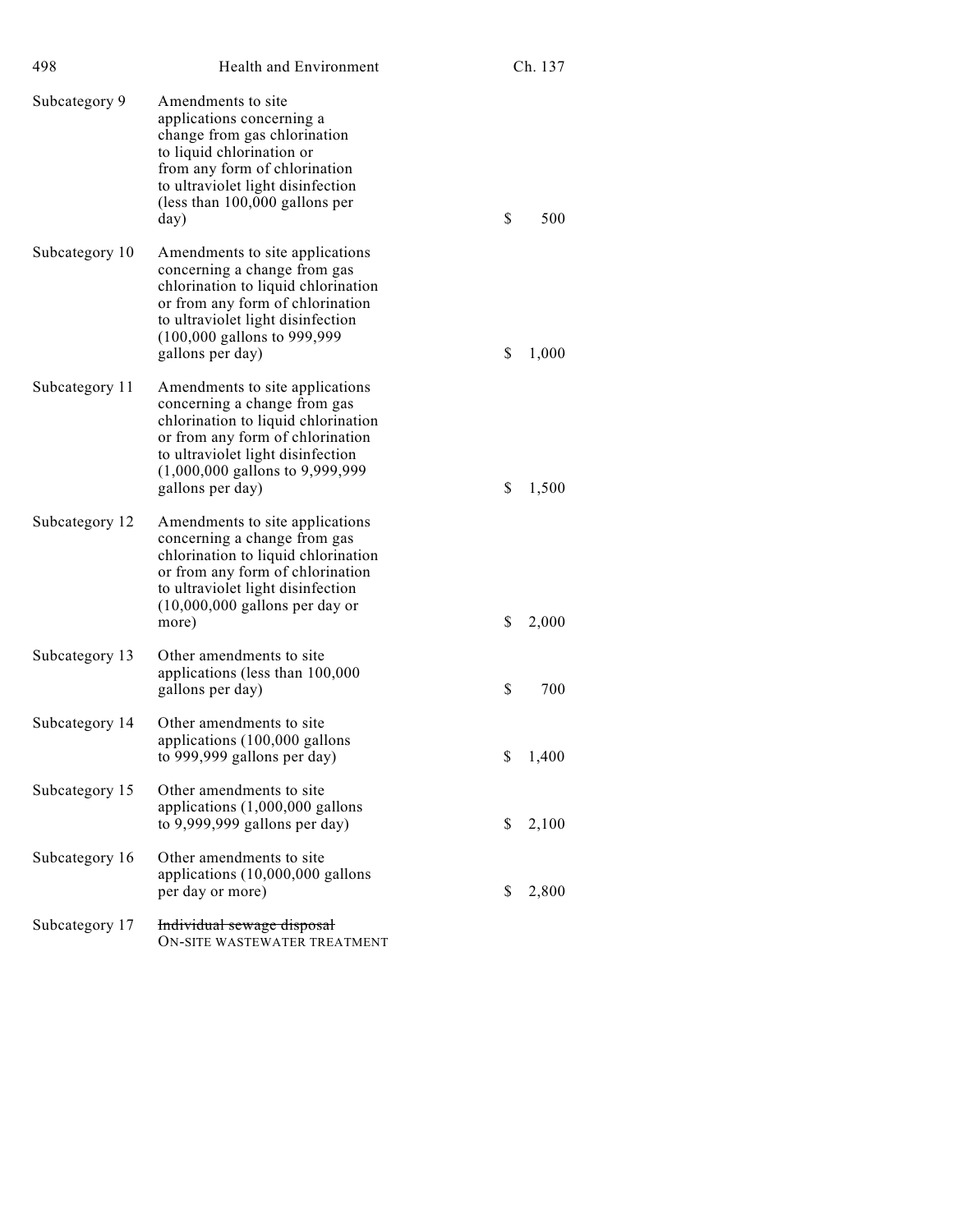| Ch. 137                       | Health and Environment | 499     |
|-------------------------------|------------------------|---------|
|                               | systems                | \$3,000 |
| Subcategory 18 Interceptors   |                        | \$1,400 |
| Subcategory 19 Outfall sewers |                        | 1,400   |

**SECTION 6.** In Colorado Revised Statutes, 25-8.5-120, **amend** (2) introductory portion as follows:

**25-8.5-120. Exclusion of property.** (2) In order for such property to be excluded, the board shall MUST determine that the property to be excluded does not receive wastewater treatment services or have an individual sewage disposal ON-SITE WASTEWATER TREATMENT system located within the authority and either:

**SECTION 7.** In Colorado Revised Statutes, 25-9-102, **amend** (4.5) as follows:

**25-9-102. Definitions.** As used in this article, unless the context otherwise requires:

(4.5) "Domestic wastewater treatment facility" means any facility or group of units used for the treatment of domestic wastewater or for the reduction and handling of solids and gases removed from such wastes, whether or not such THE facility or group of units is discharging into state waters. "Domestic wastewater treatment facility" specifically excludes individual sewage disposal ON-SITE WASTEWATER TREATMENT systems.

**SECTION 8.** In Colorado Revised Statutes, 32-1-1006, **amend** (1) (a) (II) as follows:

**32-1-1006. Sanitation, water and sanitation, or water districts - additional powers - special provisions.** (1) In addition to the powers specified in section 32-1-1001, the board of any sanitation, water and sanitation, or water district hasthe following powers for and on behalf of such district:

(a) (II) Nothing in subparagraph (I) of this paragraph (a) shall be construed as authorizing AUTHORIZES the board of any sanitation, water and sanitation, or water district to compel any connection with the sewer, water and sewer, or water lines, as applicable, of such district, by any owner of premises located outside of such district who utilizes private or nongovernmental persons, services, systems, or facilities including but not limited to, an individual sewage disposal ON-SITE WASTEWATER TREATMENT system, for the provision of sewer, water and sewer, or water lines to such premises.

**SECTION 9. Appropriation.** In addition to any other appropriation, there is hereby appropriated, out of any moneys in the water quality control fund created in section 25-8-502 (1) (c), Colorado Revised Statutes, not otherwise appropriated, to the department of public health and environment, for the fiscal year beginning July 1, 2012, the sum of \$8,530 and 0.1 FTE, or so much thereof as may be necessary, for allocation to the water quality control division for the water quality control commission related to the implementation of this act.